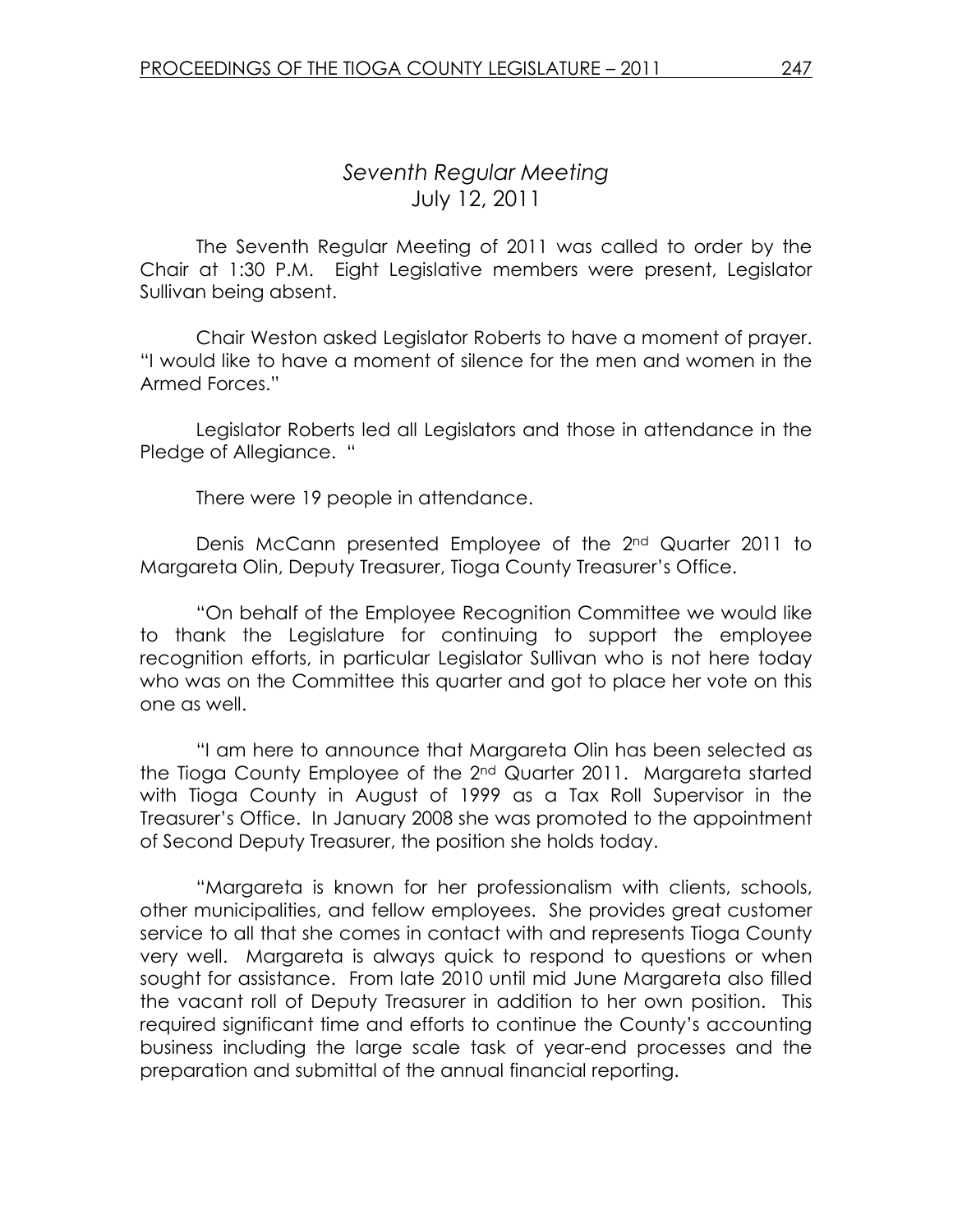"Thank you Margareta for all your hard work and efforts, and congratulations on this well deserved award."

 James McFadden, County Treasurer, spoke. "Well for a gal that did not know any English or mathematics 30 years ago, she has come a long way. Margareta was born in Germany by the way. For the past dozen years my Office, one of the major things we do of course is our accountability of the people and the Legislature, but also the State Comptroller. We have to account for every dime of spending regarding what is now a 90 million dollar budget. We have had a series of good accountants and dedicated workers including Ron McEwen who is going to be leaving the Legislature after almost 30 years of service to the County, and almost year end year out we get a perfectly clean audit with very little problems by our Independent Auditors. It makes me look good, it reflects on the County. We have a nice fund balance well managed, but it all comes down to the accounting and it is not just Margareta, it is the rest of the staff in the field like Denis and others, and I would just like to thank all of them because I can have confidence in the numbers and the accuracy, and the accountability to my constituents. I could not get it all done without the dedicated workers like Margareta Olin. Margareta, thank you very much."

 Margareta Olin spoke. "Thank you for the opportunity to work for Tioga County and the taxpayers. Thank you very much."

 Legislator Roberts read and presented the following Recognition Resolution to Daniel Truesdail.

 There was a unanimous motion for the adoption of the following resolution, seconded unanimously.

REFERRED TO: PUBLIC WORKS

RESOLUTION NO. 147-11 RESOLUTION RECOGNIZING DANIEL TRUESDAIL JR.'S 30 YEARS OF DEDICATED SERVICE TO TIOGA COUNTY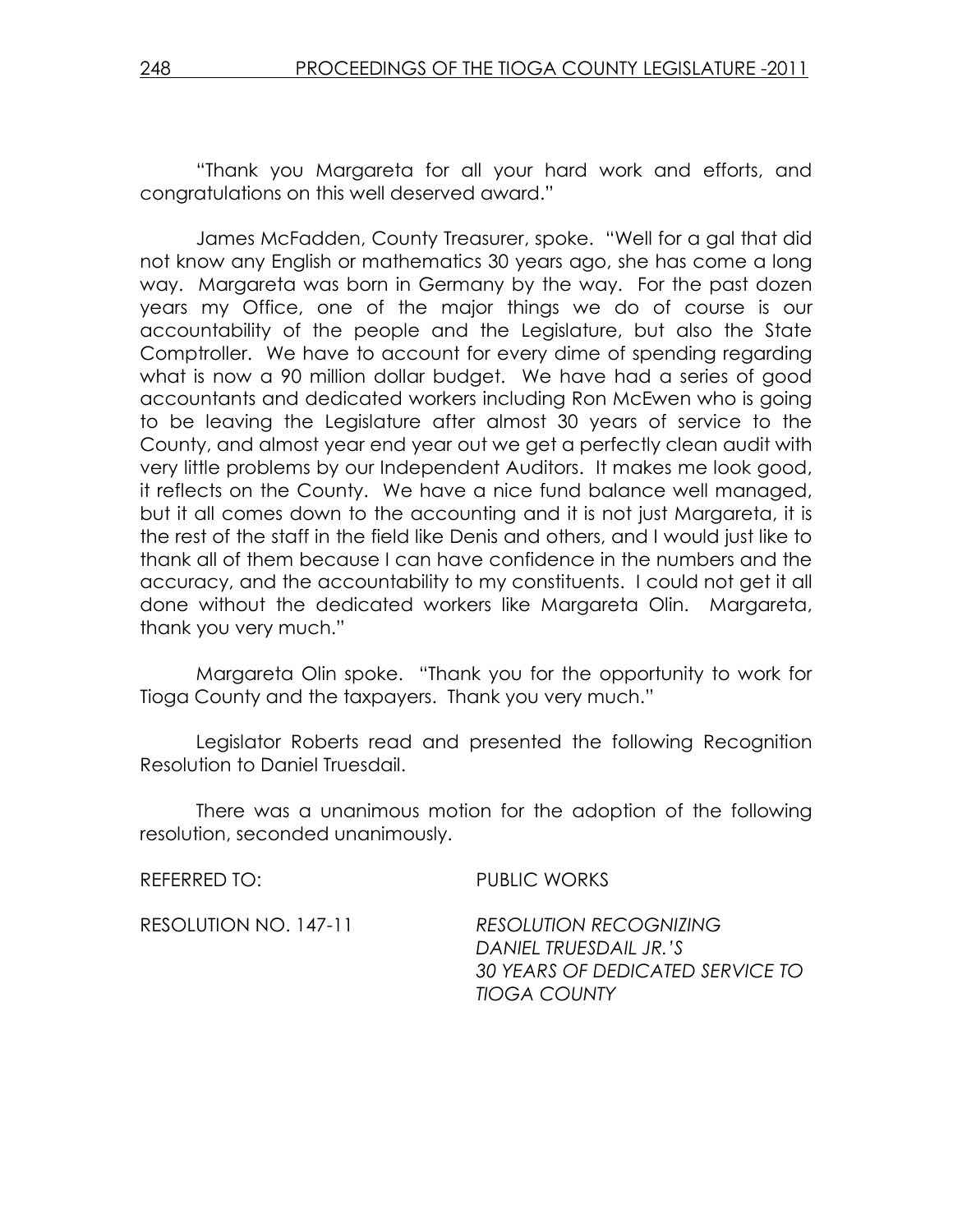WHEREAS: Daniel Truesdail Jr. was appointed to the position of MEO I March 16, 1981; he was promoted to HEO I August 8,1983, he was promoted to HEO III August 26,1988; promoted to HEO Site Leader August 28,1995; and was promoted to Working Supervisor in 1997 and has remained in this position for the remainder of his career; and

WHEREAS: Daniel Truesdail Jr. has been extremely dedicated and loyal in the performance of his duties and responsibilities during the past 30 years to the Department of Public Works. He has earned the respect of his colleagues and peers throughout Tioga County; and

WHEREAS: Mr. Truesdail will retire on July 18, 2011; therefore be it

RESOLVED: That the Tioga County Legislature, on its own behalf, as well as on behalf of the citizens of Tioga County, express sincere gratitude to Daniel Truesdail Jr. for his 30 years of dedicated and loyal service to the residents of Tioga County; and be it further

RESOLVED: That this resolution be spread upon the minutes of this meeting and a certified copy be presented to this outstanding employee, Daniel Truesdail Jr.

#### ROLL CALL VOTE

Unanimously Yes – Legislators Roberts, Sauerbrey, Hollenbeck, Huttleston, McEwen, Monell, Weston, and Quinlan.

No – None.

Absent – Legislator Sullivan.

#### RESOLUTION ADOPTED UNANIMOUSLY.

 Kenneth Del Bianco, Commissioner of Public Works, spoke. "You may read what it says here, It says ask me if I care, and that is Dan's sense of humor because obviously he does care. He has been with the County for all these years and I can truly say that there has been many a winter day that I have been glad that Dan has been there, stays up a lot of the nights watching the weather, and he lives up in Richford. There is a special snow belt that is up in Richford that you do not see down here and lots of times he sees the snow before anybody else does, and he calls the guys out appropriately for the roads, the few County roads that we have up in the northern part of the County. It has been very valuable to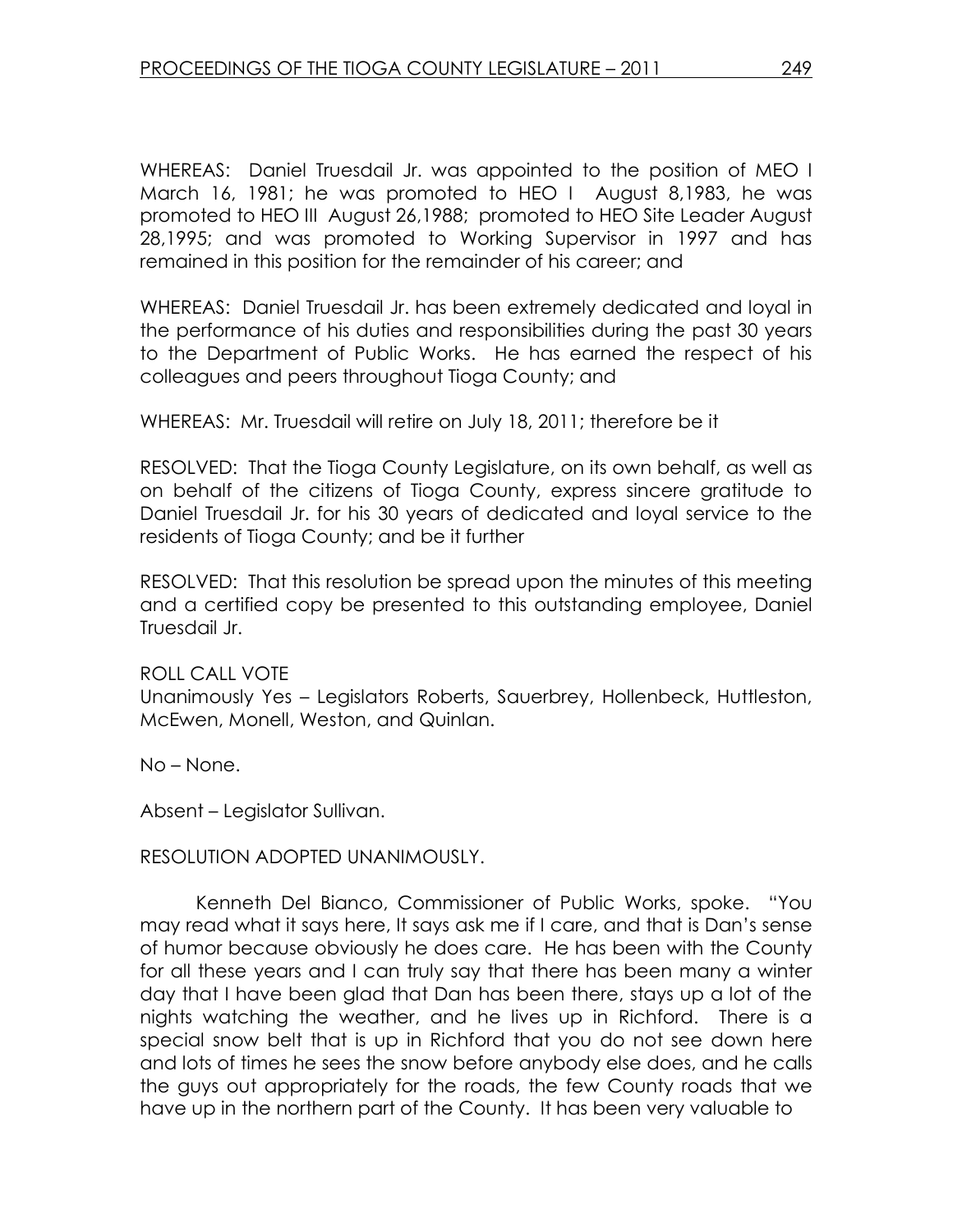have Dan in that position up there and we are going to miss that, and I can always count on that it was covered. I did not really have to worry about it myself because if I had the crews up there every night to check on the roads it would be tough, but Dan stays right on top of that, did stay right on top of that, and of course he has worked on many of the projects over the years in the County. He knows the roads inside and out. We are certainly going to miss that knowledge of all the little problems and corrections that have been made over the years, and how different situations have been dealt with. I just want to thank Dan also for his years of service."

Dan Truesdail spoke. "It has been a great ride."

The list of audited bills was submitted and is summarized as follows:

| Code  | Description                           | <u>Equipment</u> | <b>Expense</b> |
|-------|---------------------------------------|------------------|----------------|
| A1010 | Legislative Board                     |                  | 841.93         |
| A1165 | <b>District Attorney</b>              |                  | 2,513.72       |
| A1170 | Public Defender                       |                  | 4,588.48       |
| A1172 | <b>Assigned Counsel</b>               |                  | 35,024.25      |
| A1185 | <b>Medical Examiners/Coroners</b>     |                  | 3,397.34       |
| A1325 | <b>Treasurer</b>                      |                  | 507.90         |
| A1355 | Assessments                           |                  | 8,408.73       |
| A1410 | County Clerk                          |                  | 266.50         |
| A1420 | Law                                   |                  | 5,549.98       |
| A1430 | Personnel                             |                  | 7,284.45       |
| A1450 | Elections                             |                  | 4,202.88       |
| A1460 | Records Management                    |                  | 157.50         |
| A1490 | Public Works Administration           |                  | 467.44         |
| A1620 | <b>Buildings</b>                      |                  | 48,211.08      |
| A1621 | <b>Buildings</b>                      |                  | 15,909.58      |
| A1680 | Information Technology                |                  | 7,296.54       |
| A2490 | <b>Community College Tuition</b>      |                  | 175,299.66     |
| A2960 | <b>Education Handicapped Children</b> |                  | 257,336.47     |
| A3020 | Public Safety Comm E911 System        | 59.98            | 12,147.04      |
| A3110 | <b>Sheriff</b>                        | 196.53           | 27,325.60      |
| A3140 | Probation                             |                  | 271.20         |
| A3146 | Sex Offender Program                  |                  | 17,533.34      |
| A3150 | Jail                                  | 170.72           | 56,223.01      |
| A3315 | Special Traffic Programs              |                  | 655.00         |
| A3410 | Fire                                  |                  | 2,191.42       |
| A3640 | <b>Emergency Mgmt Office</b>          |                  | 962.45         |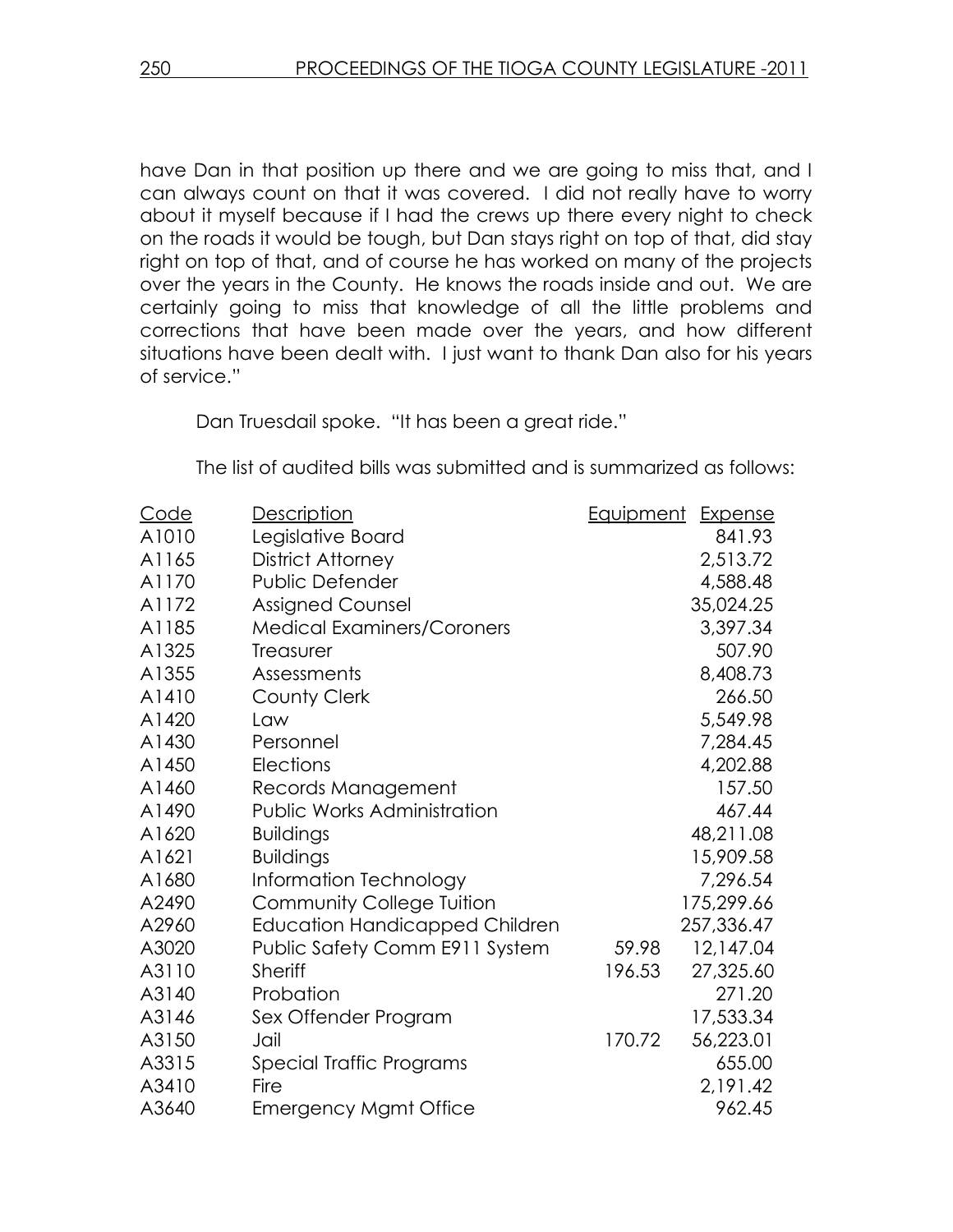| A3641                   | <b>Emergency Mgmt Grant Program</b>    | 1,456.01 |                |
|-------------------------|----------------------------------------|----------|----------------|
| A4010                   | <b>Public Health Nursing</b>           | 304.99   | 49,361.83      |
| A4011                   | <b>Public Health Administration</b>    |          | 4,864.11       |
| A4012                   | <b>Public Health Education</b>         |          | 103.45         |
| A4042                   | Rabies Control                         |          | 4,387.63       |
| A4044                   | Early Intervention                     | 526.00   | 44,294.94      |
| A4053                   | Preventive/Primary Health Svcs         | 6,640.00 | 3,058.01       |
| A4054                   | <b>Preventive Dental Services</b>      |          | 663.24         |
| A4064                   | <b>Managed Care-Dental Services</b>    |          | 20,735.30      |
| A4070                   | <b>Disease Control</b>                 |          | 4,241.72       |
| A4090                   | <b>Environmental Health</b>            |          | 1,172.40       |
| A4210                   | Alcohol and Drug Services              |          | 11,665.28      |
| A4211                   | Council on Alcoholism                  |          | 9,923.66       |
| A4309                   | Mental Hygiene Co Admin                |          | 12,579.51      |
| A4310                   | <b>Mental Health Clinic</b>            |          | 56,578.94      |
| A4311                   | <b>Rehabilitation Support Services</b> |          | 3,706.00       |
| A4315                   | <b>Mental Retardation</b>              |          | 621.24         |
| A4320                   | <b>Crisis Intervention Services</b>    |          | 4,833.34       |
| A4321                   | Intensive Case Management              |          | 3,284.26       |
| A4333                   | Psycho Social Club                     |          | 37,547.25      |
| A6010                   | Social Services Administration         |          | 82,204.79      |
| A6422                   | Economic Development                   |          | 473.93         |
| A6510                   | Veterans' Service                      |          | 150.00         |
| A6610                   | Sealer Weights/Measures                |          | 533.43         |
| A7510                   | Historian                              |          | 44.97          |
| A8020                   | Planning                               |          | 513.96         |
| A9060                   | <b>Health Insurance</b>                |          | 3,193.64       |
| <b>SOLID WASTE FUND</b> |                                        |          | 119,059.52     |
| <b>COUNTY ROAD FUND</b> |                                        |          | 60,732.90      |
|                         | SPECIAL GRANT FUND                     |          | 9,826.41       |
|                         | <b>CONSOLIDATED HEALTH FUND</b>        |          | 73,136.25      |
| <b>CAPITAL FUND</b>     |                                        |          | 810,277.17     |
|                         | <b>LIABILITY INSURANCE FUND</b>        |          | 512.00         |
| <b>WORKERS' COMP</b>    |                                        |          | 2,549.00       |
| <b>GRAND TOTAL</b>      |                                        |          | \$2,140,757.80 |

Legislator Roberts made a motion to approve the minutes of June 14 and 23, 2011, seconded by Legislator McEwen, and carried.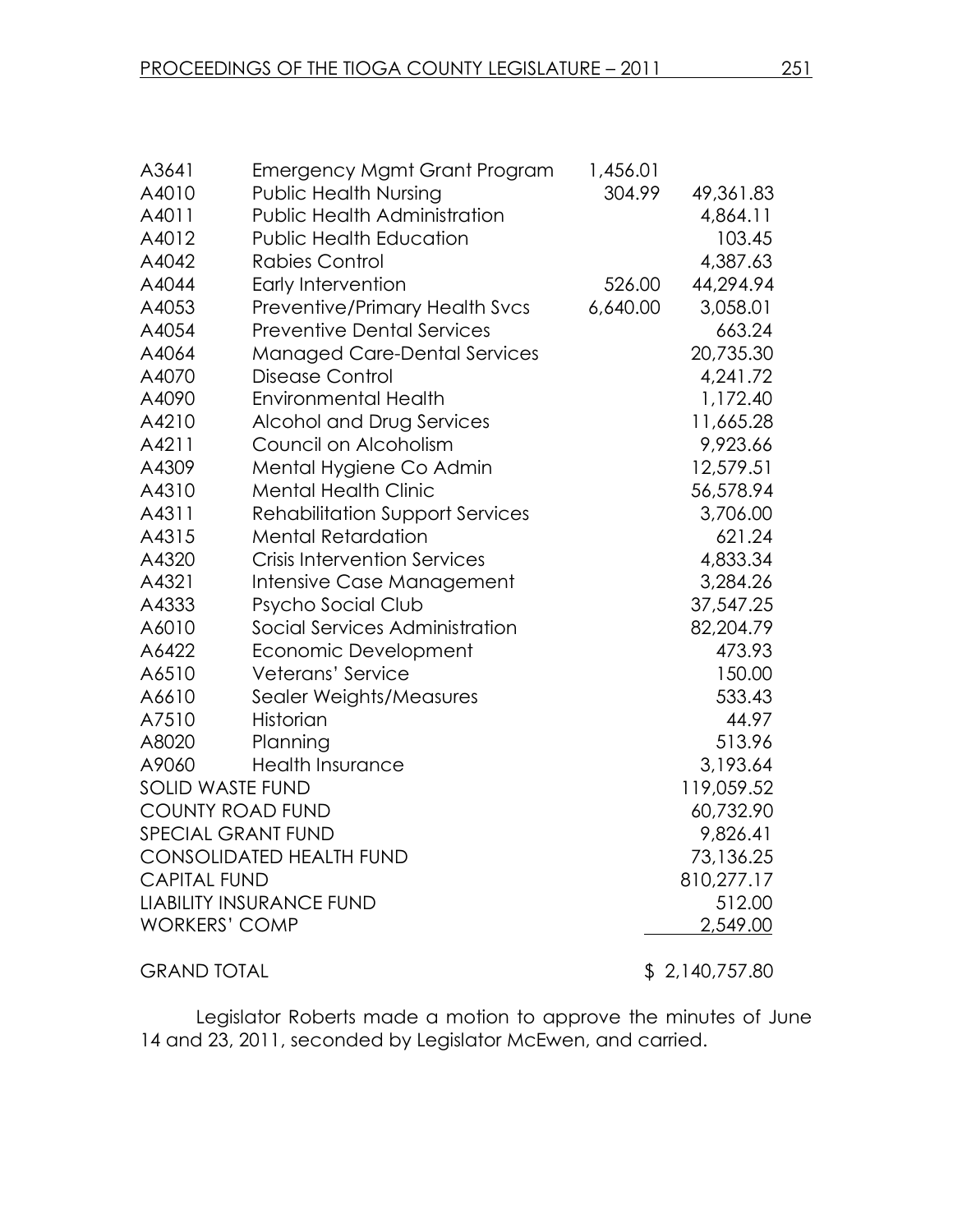Chair Weston made the following appointments to a Building Closing Procedure Committee effective July 12, 2011:

 Safety Officer **Sheriff**  Public Works Commissioner County Clerk Benefits Manager Personnel Officer County Attorney Public Health Director Any Legislators

 Committee meeting reports are on file in the Legislative Clerk's Office and may be procured there by any interested person.

 Legislator Roberts moved for the adoption of the following resolution, seconded by Legislator McEwen.

REFERRED TO: LEGISLATIVE WORKSESSION

RESOLUTION NO. 148-11 AMEND POLICY 29 RULES OF PROCEDURE OF THE TIOGA COUNTY LEGISLATURE

WHEREAS: Policy 29 Rules of Procedure of the Tioga County Legislature Section 2 –Committees lists the committees and their functions and Section 4 – Appointments lists terms; and

WHEREAS: Section 2 - Committees Health & Human Services needs to amend (3) (b) Mental Hygiene; and

WHEREAS: Section 4 – Appointments 1 (a), (b), and (c) needs to be amended; therefore be it

RESOLVED: That Policy 29 Rules of Procedure of the Tioga County Legislature amend Section 2 – Committees Health & Human Services (3) (b) Mental Hygiene from (b) All Mental Retardation & Developmental Disabilities functions and related sub-agencies and services to "(b) All Developmental Disabilities functions and related sub-agencies and services"; and be it further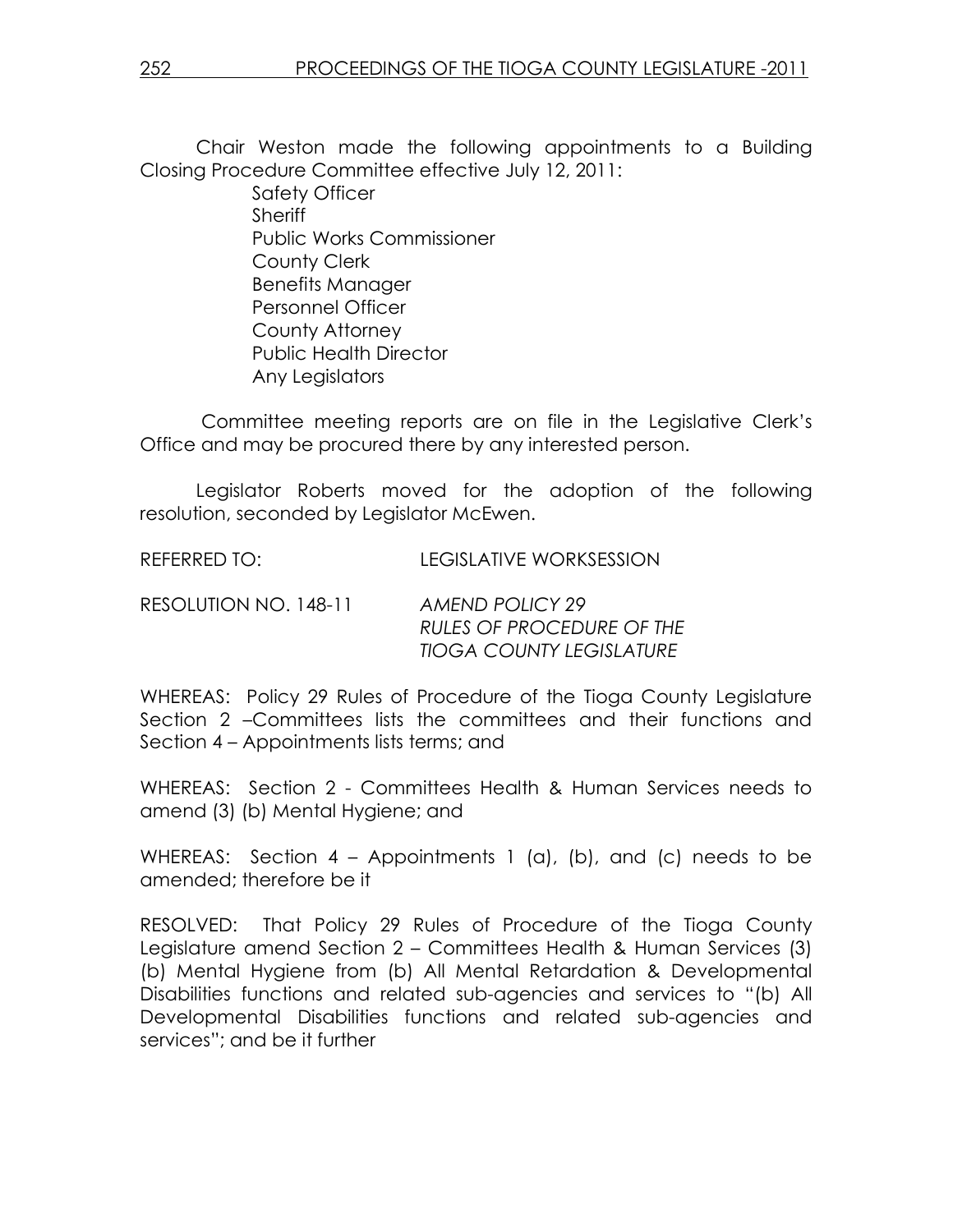RESOLVED: That Policy 29 Rules of Procedures of the Tioga County Legislature amend Section 4 – Appointments 1 (a), (b), and (c) from Local Law 2 of 1994 to "Local Law 2 of 2011"; and be it further

RESOLVED: That the remainder of Policy 29 Rules of Procedure of the Tioga County Legislature shall remain in full force and effect.

ROLL CALL VOTE Yes – Legislators Roberts, Sauerbrey, Hollenbeck, Huttleston, McEwen, Monell, Weston, and Quinlan.

No –None.

Absent –Legislator Sullivan.

RESOLUTION ADOPTED.

 Legislator McEwen moved for the adoption of the following resolution, seconded by Legislator Roberts.

REFERRED TO: ED&P COMMITTEE FINANCE/LEGAL COMMITTEE

RESOLUTION NO. 149–11 ADOPT LOCAL LAW NO. 4 OF 2011

WHEREAS: A public hearing was held on July 7, 2011, following due notice thereof to consider the adoption of Local Law Introductory No. D of the Year 2011 A Local Law providing for the collection of a hotel and motel tax in Tioga County; and

WHEREAS: It is in the best interests of the residents of Tioga County to adopt such Local Law which will Local Law No. 4 of 2011; therefore be it

RESOLVED: That the following Local Law be and hereby is adopted;

County of Tioga

Local Law No. 4 of the Year 2011

A Local Law providing for the collection of a hotel and motel tax in Tioga County.

Be It Enacted by the Legislature of the County of Tioga as follows: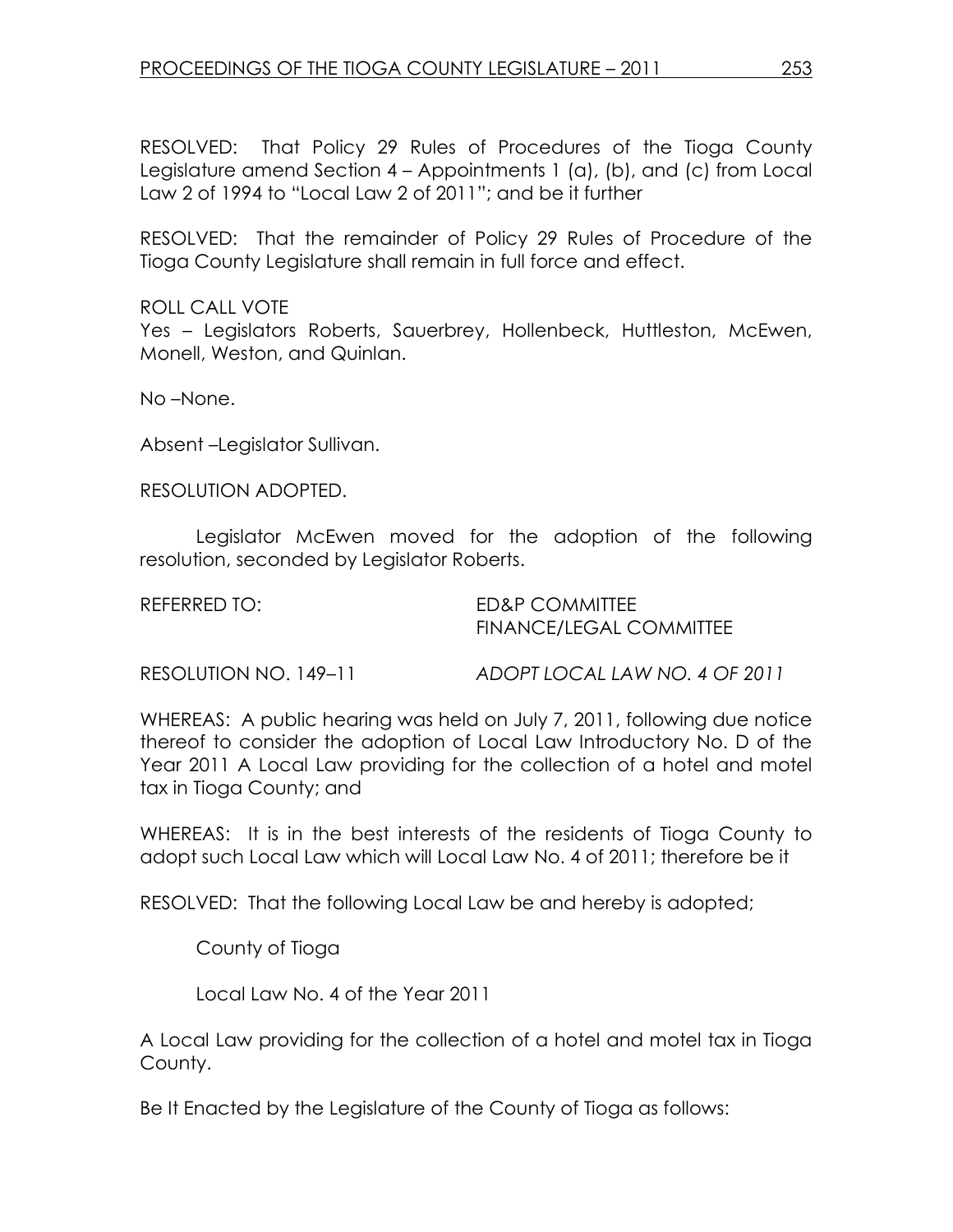# SECTION 1: TITLE

This Local Law shall be known as the "Hotel/Motel Tax Law".

## SECTION 2: PURPOSE

The purpose of this Local Law is to enhance the general economy of Tioga County, its cities, towns, and villages through promotion of tourists, activities, conventions, trade shows, special events, and other directly related and supporting activities.

## SECTION 3: DEFINITIONS

HOTEL - Any facility providing lodging on an over-night basis, and shall include those facilities designated and commonly known as "bed and breakfast" and "tourist" facilities.

MOTEL - Any facility providing lodging on an over-night basis, and shall include those facilities designated and commonly known as "bed and breakfast" and "tourist" facilities.

PERMANENT RESIDENT - A person occupying any room or rooms in a hotel or motel for at least fourteen (14) consecutive days.

# SECTION 4: TAX

(A) A tax in the amount of four percent (4%) of the per diem rental rate for each room occupied, is hereby assessed on all hotels and motels in Tioga County, provided, however, that such tax shall not be applicable to a permanent resident of a hotel or motel.

(B) Said tax shall be paid by the person occupying the room who shall be liable therefore to the owner of the hotel or motel room occupied or to the person entitled to be paid the rent or charge for the hotel or motel room occupied. Said tax shall be paid for and on account of the County of Tioga.

(C) Such owner or person entitled to be paid the rent or charge shall be liable for the collection and payment of the tax. Such owner or person entitled to be paid the rent or charge shall have the same right in respect to collecting the tax from the person occupying the hotel or motel room, or in respect to non-payment of the tax by the person occupying the hotel or motel room, as if the tax were a part of the rent or charge; provided, however, that the Tioga County Treasurer shall be joined as a part in any action or proceeding brought to collect the tax by the owner or by the person entitled to be paid the rent or charge.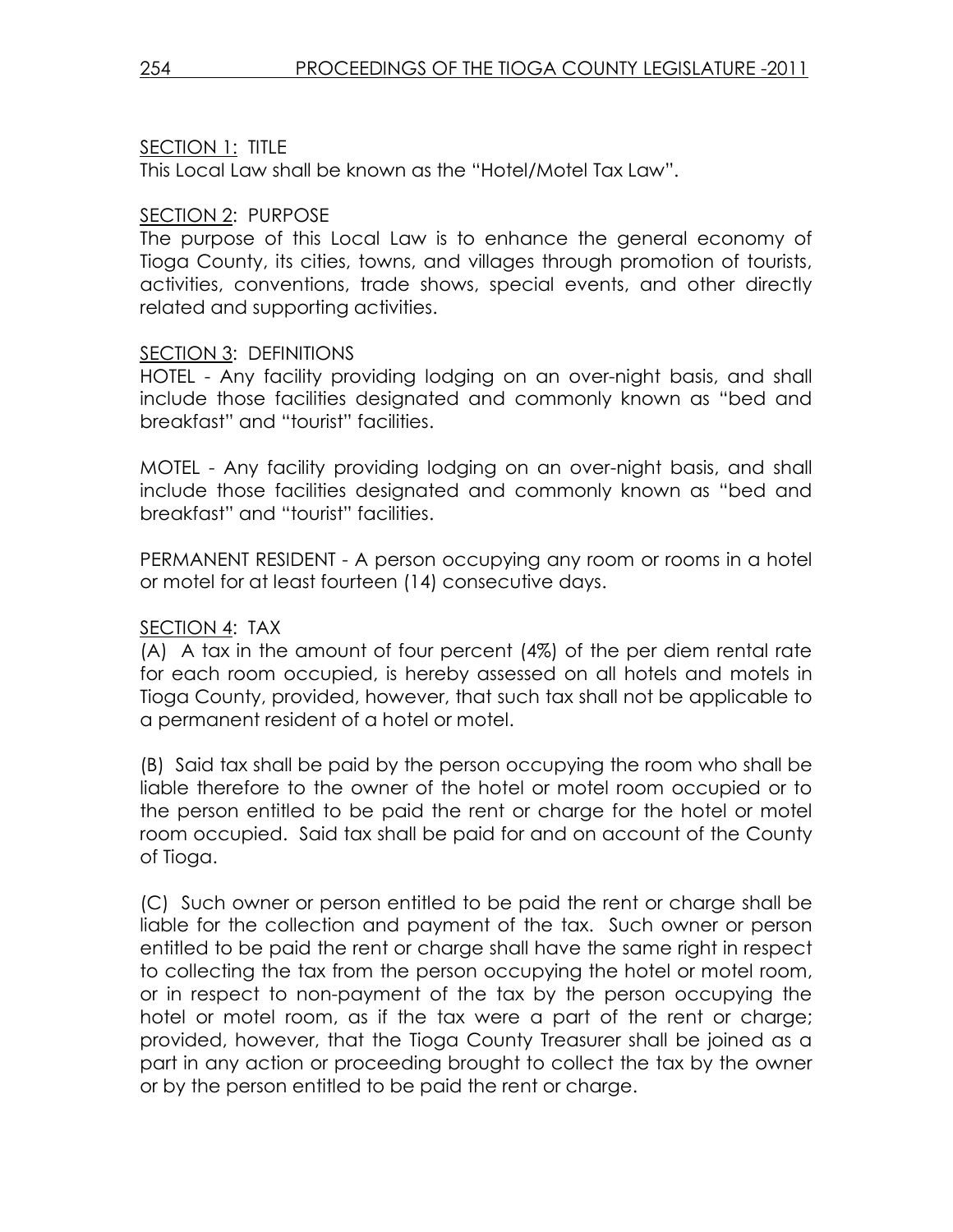(D) The filing of returns and the payment of the tax shall be paid to the Tioga County Treasurer on a quarterly basis by such means and in such manner as may be directed by the Tioga County Treasurer.

## SECTION 5: PENALTY AND INTEREST

There shall be a penalty for failure to file said return and pay over the tax to the Tioga County Treasurer on the date due in the amount of ten (10%) per cent of the amount of the tax due plus interest at the rate of one percent (1%) of such tax for each month of delay, excepting the first month after such return was required to be filed or such tax became due.

### SECTION 6: EXEMPTION

Such tax shall not be imposed on any transaction, by or with any of the following:

(A) The State of New York, or any public corporation (including a public corporation created pursuant to agreement or compact with another state or the dominion of Canada), improvement district or other political subdivision of the State.

(B) The United States of America, insofar as it is immune from taxation;

(C) Any corporation or association, or trust, or community chest, fund or foundation organized and operated exclusively for religious, charitable or educational purposes, or for the prevention of cruelty to children or animals, and no part of the net earnings of which inures to the benefit of any private shareholder or individual and no substantial part of the activities of which is carrying on propaganda, or otherwise attempting to influence legislation; provided, however, that nothing in this paragraph shall include an organization operated for the primary purpose of carrying on a trade or business for profit, whether or not all of its profits are payable to one or more organizations described in this paragraph.

# SECTION 7: JUDICIAL REVIEW

Any final determination of the amount of any tax payable hereunder shall be reviewable for error, illegality or unconstitutionality or any other reason whatsoever by a proceeding under article seventy-eight of the civil practice law and rules if application therefore is made to the supreme court within thirty days after the giving of the notice of such final determination, provided, however, that any such proceeding under article seventy-eight of the civil practice law and rules shall not be instituted unless: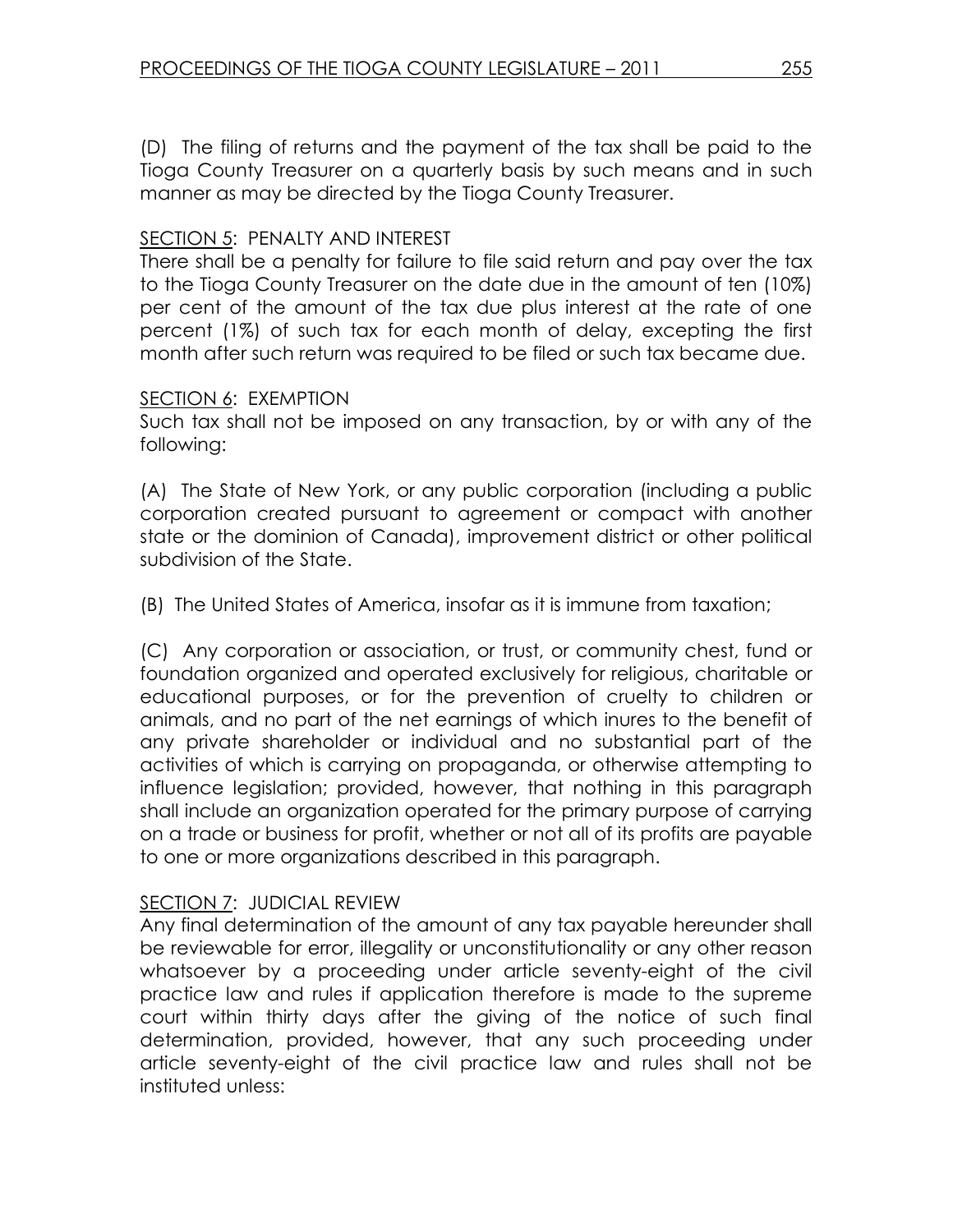(A) The amount of any tax sought to be reviewed, with such interest and penalties thereon as may be provided for, shall be first deposited and there is filed an undertaking, issued by a surety company authorized to transact business in this state and approved by the superintendent of insurance of this state as to solvency and responsibility, in such amount as a justice of the supreme court shall approve to the effect that if such proceeding be dismissed or the tax confirmed the petitioner will pay all costs and charges which may accrue in the prosecution of such proceeding; or

(B) At the option of the petitioner such undertaking may be in a sum sufficient to cover the taxes, interests and penalties stated in such determination plus the costs and charges which may accrue against it in the prosecution of the proceeding, in which event the petitioner shall not be required to pay such taxes, interest or penalties as a condition precedent to the application.

(C) Where any tax imposed hereunder shall have been erroneously, illegally or unconstitutionally collected and application for the refund thereof duly made to the Tioga County Treasurer, and he shall have made a determination denying such refund, such determination shall be reviewable by a proceeding under article seventy-eight of the civil practice law and rules, provided, however, that such proceeding is instituted within thirty days after the giving of the notice of such denial, that a final determination of tax due was not previously made, and that an undertaking is filed with the proper fiscal officer or officers in such amount and with such sureties as a justice of the supreme court shall approve to the effect that if such proceeding be dismissed or the tax confirmed, the petitioner will pay all costs and charges which may accrue in the prosecution of such proceeding.

### SECTION 8: LIMITATION OF TIME

Except in the case of a willfully false or fraudulent return with intent to evade the tax, no assessment of additional tax shall be made after the expiration of more than three years from the date of the filing of a return, provided, however, that where no return has been filed as provided by law the tax may be assessed at any time.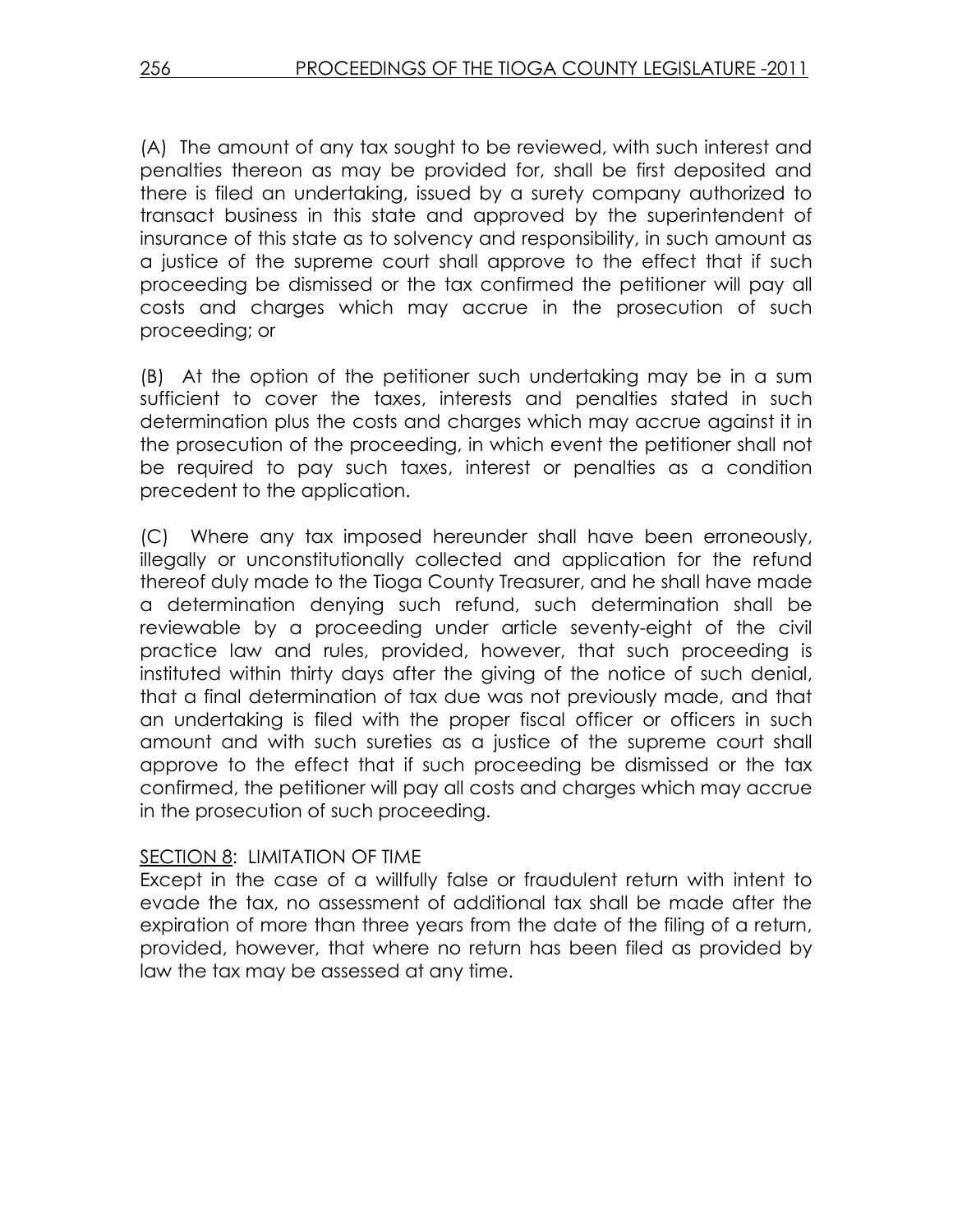# SECTION 9: APPLICATION OF FUNDS

All revenues resulting from the imposition of the tax under this local law shall be paid into the treasury of Tioga County and shall be credited to and deposited in the general fund of the County, thereafter to be allocated at the discretion of the County Legislature of the County of Tioga for the purposes of tourism and economic development; provided, however, that the County shall be authorized to retain up to a maximum of five percent of such revenue to defer the necessary expenses of the County in administering such tax. The revenue derived from the tax, after deducting the amount provided for administering such tax, shall be allocated to enhance the general economy of Tioga County, its cities, towns, and villages, through promotion of tourist activities, conventions, trade shows, special events, and other directly related and supporting activities.

### SECTION 10: EFFECTIVE DATE

This local law shall become effective December 1, 2011 and shall remain in effect until November 30, 2014.

### SECTION 11: SEVERABILITY

If any provision of this local law or the application thereof to any person or circumstance shall be held invalid, the remainder of this local law and the application of its provisions to other persons or circumstances shall not be affected thereby.

And be it further

RESOLVED: That the Clerk of the Legislature be and hereby is directed, pursuant to Local Law No. 4 of 1992, to cause to be published in the official newspapers of the County of Tioga a synopsis of such Local Law, such synopsis to be within ten days after adoption of the Local Law; and be it further

RESOLVED: That the Clerk of the Legislature be and hereby is directed within five days after adoption of such Local Law to cause the Local Law to be filed as required by the Municipal Home Rule Law Section 27.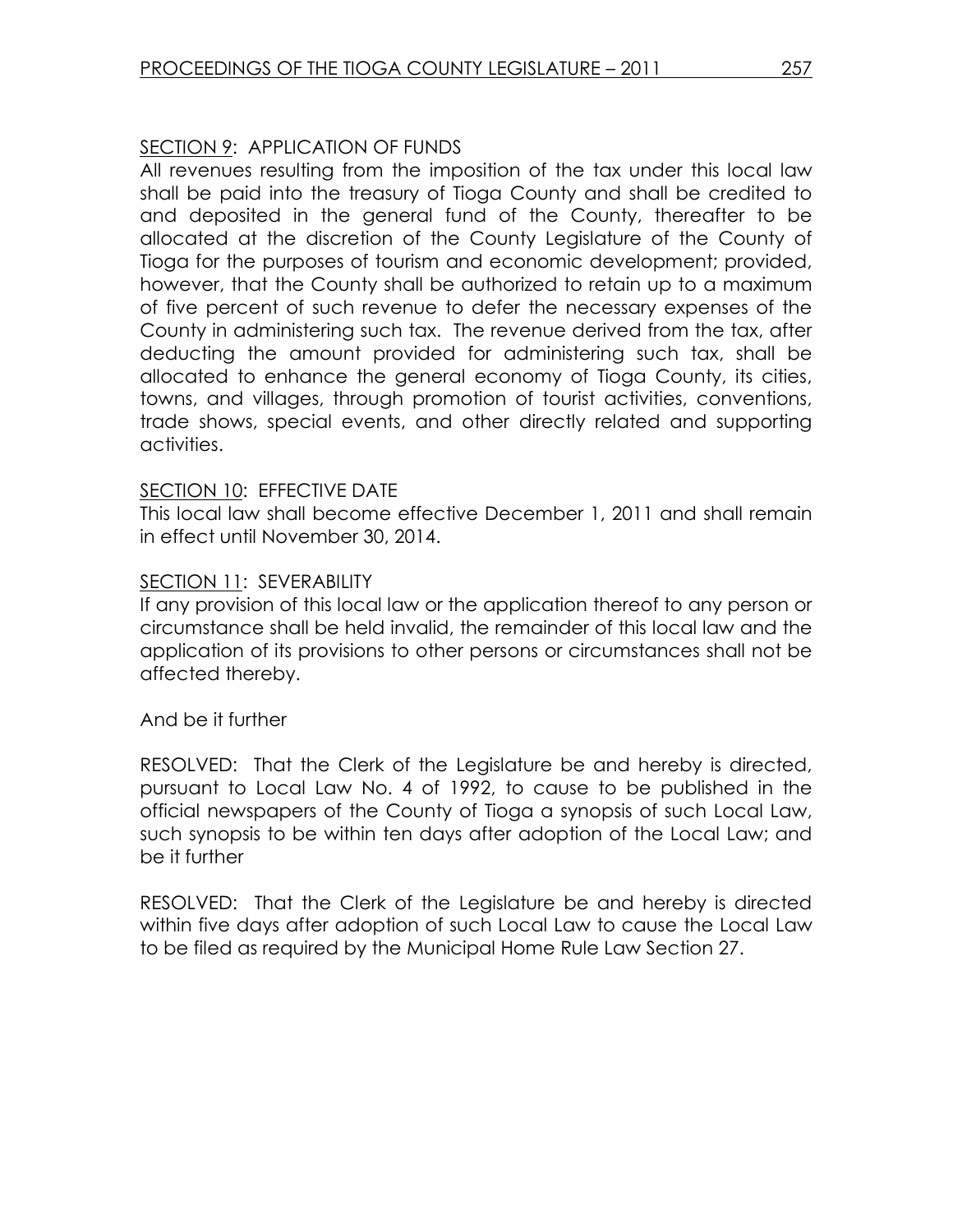## ROLL CALL VOTE

Yes – Legislators Roberts, Sauerbrey, Hollenbeck, Huttleston, McEwen, Monell, Weston, and Quinlan.

No –None.

Absent –Legislator Sullivan.

RESOLUTION ADOPTED.

 Legislator McEwen moved for the adoption of the following resolution, seconded by Legislator Hollenbeck.

| REFERRED TO:          | <b>FINANCE/LEGAL COMMITTEE</b>                                                                                      |
|-----------------------|---------------------------------------------------------------------------------------------------------------------|
| RESOLUTION NO. 150-11 | AUTHORIZE TIOGA COUNTY<br>TO HIRE MANASSE AUCTIONEERS<br>TO AUCTION REAL PROPERTY ACQUIRED<br>BY COUNTY FORECLOSURE |
|                       |                                                                                                                     |

WHEREAS: James P. McFadden, Tioga County Treasurer is in charge of implementing the foreclosure of taxes under Article Eleven of the Real Property Tax Law; and

WHEREAS: Tioga County is the owner of numerous properties which it has acquired for delinquent taxes, which are surplus to the County needs; and

WHEREAS: Manasse Auctioneers has been contacted to perform the services of a public auction and Manasse Auctioneers has agreed to compensation of a uniform seven percent (7%) buyers premium, Tioga County will pay no expenses; and

WHEREAS: It is the intent of the Tioga County Legislature to place the properties back on the tax rolls; be it therefore

RESOLVED: That the Chair of the Tioga County Legislature be and hereby is authorized to contract the services of Manasse Auctioneers for the public auction of tax foreclosure properties, pending approval by the County Attorney as to form.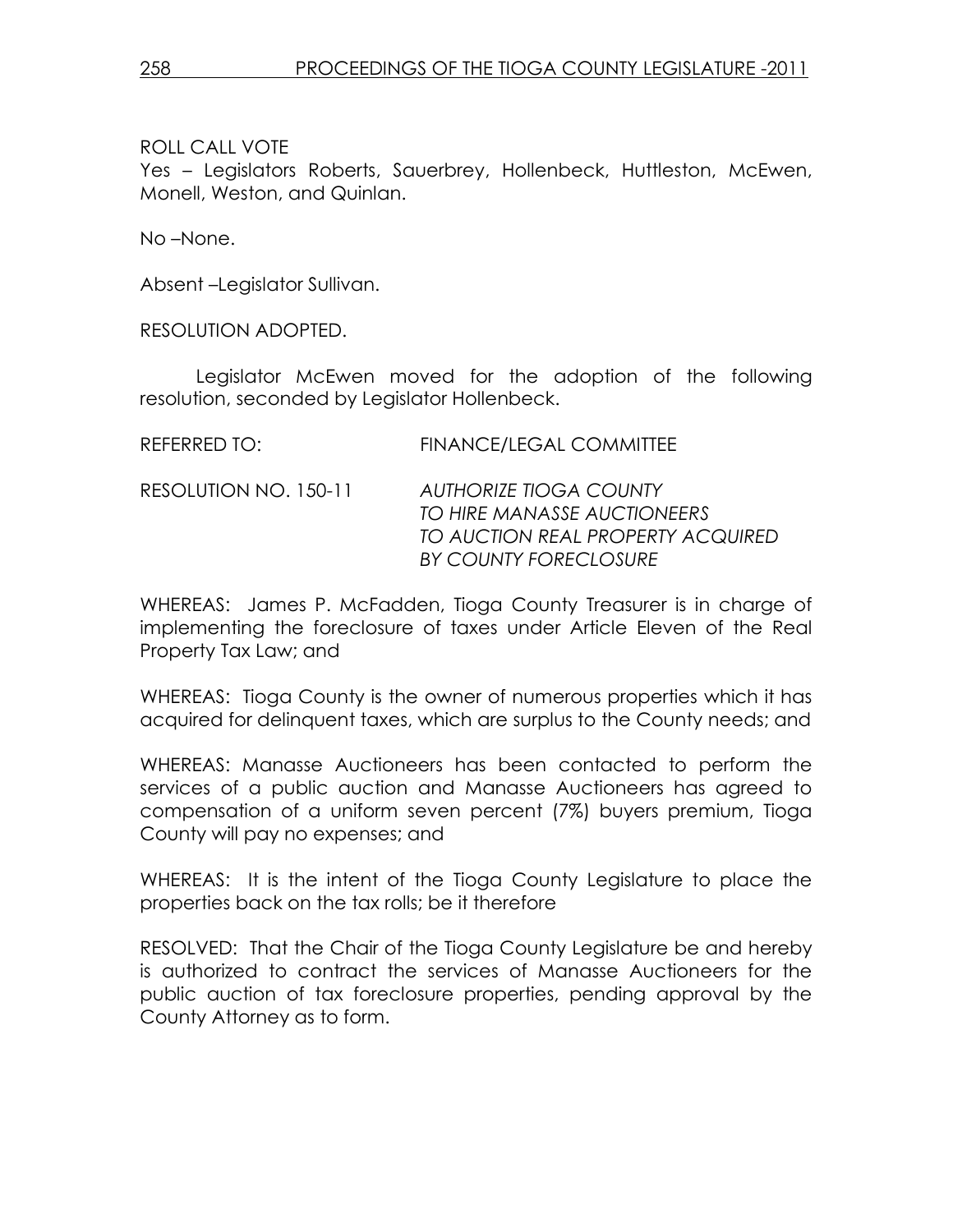ROLL CALL VOTE

Yes – Legislators Roberts, Sauerbrey, Hollenbeck, Huttleston, McEwen, Monell, Weston, and Quinlan.

No –None.

Absent –Legislator Sullivan.

RESOLUTION ADOPTED.

 Legislator McEwen moved for the adoption of the following resolution, seconded by Legislator Roberts.

| REFERRED TO: | <b>FINANCE/LEGAL COMMITTEE</b> |
|--------------|--------------------------------|
|              |                                |

RESOLUTION NO. 151-11 AUTHORIZE SALE OF COUNTY OWNED PROPERTIES ACQUIRED FOR DELINQUENT TAXES

WHEREAS: Tioga County is the owner of numerous properties which it has acquired for delinquent taxes, which are surplus to the County needs; and

WHEREAS: It is the intent of the Tioga County Legislature to place the properties back on the tax rolls; be it therefore

RESOLVED: That the following properties be sold at public auction to be held in the Edward D. Hubbard Auditorium in the Tioga County Office Building, 56 Main Street, Owego, New York on August 4, 2011 at 6:00 p.m. conducted by Manasse Auctioneers.

Town of Barton: 166.11-1-59, Burlingame, Bessie 166.11-1-63, Coston, John E. 124.00-2-7.20, Primera Financial Services, Inc.

Town of Candor 40.00-1-26.12, Bumgardner, Irma C. 81.00-1-27, Crisafi, Anthony J. & Mary 84.00-1-53.11, Devine, Charles A.

Town of Newark Valley 66.00-1-27, Bates, Willard M. & Rosemary L.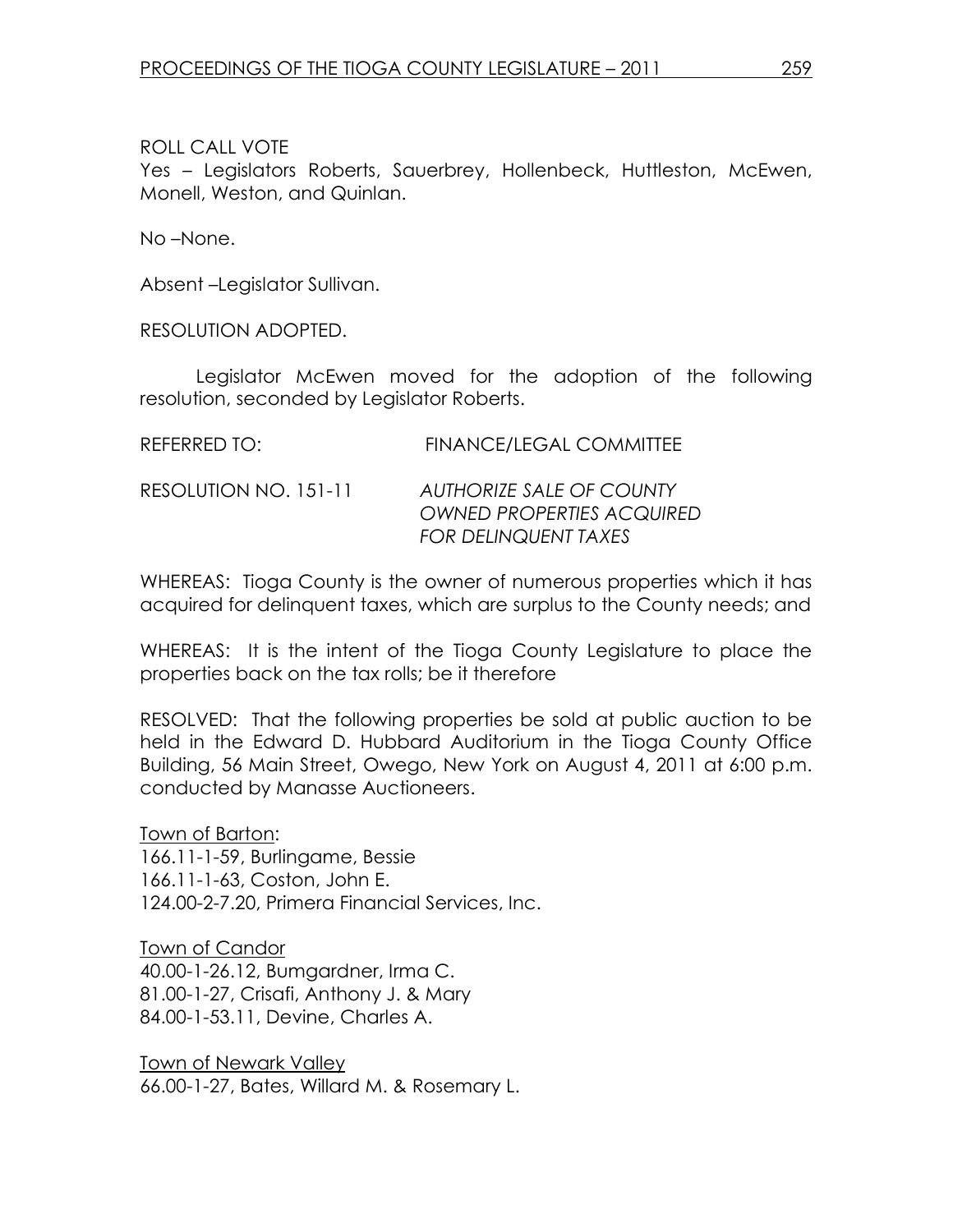Town of Nichols 159.00-2-23, Isham, Gaylord 149.13-1-46, Isham, Gaylord 169.00-1-21.30, Primera Financial Services, Inc.

Town of Owego 128.12-1-21, Ellis Sr., Dana L. 128.08-1-16, Smith, Christopher & Leslie 128.08-1-71, Vesho, Kristin 129.05-3-7, Loco Holdings

Town of Richford 8.00-1-3.20, Damon, Kenneth & Julienne

Town of Spencer 92.00-1-8, Jamieson, George 69.00-1-25.20, Neilsen, David 35.00-1-1.11, Uhrig, Steve

Town of Tioga 102.16-1-12, Avery, Thomas R. & Brenda 105.00-2-7, Stahl Scott

ROLL CALL VOTE Yes – Legislators Roberts, Sauerbrey, Hollenbeck, Huttleston, McEwen, Monell, Weston, and Quinlan.

No –None.

Absent –Legislator Sullivan.

#### RESOLUTION ADOPTED.

 Legislator Huttleston moved for the adoption of the following resolution, seconded by Legislator Hollenbeck.

| REFERRED TO:          | <b>HEALTH &amp; HUMAN SERVICES COMMITTEE</b><br><b>FINANCE COMMITTEE</b> |
|-----------------------|--------------------------------------------------------------------------|
| RESOLUTION NO. 152-11 | TRANSFER OF FUNDS<br>PUBLIC HEALTH                                       |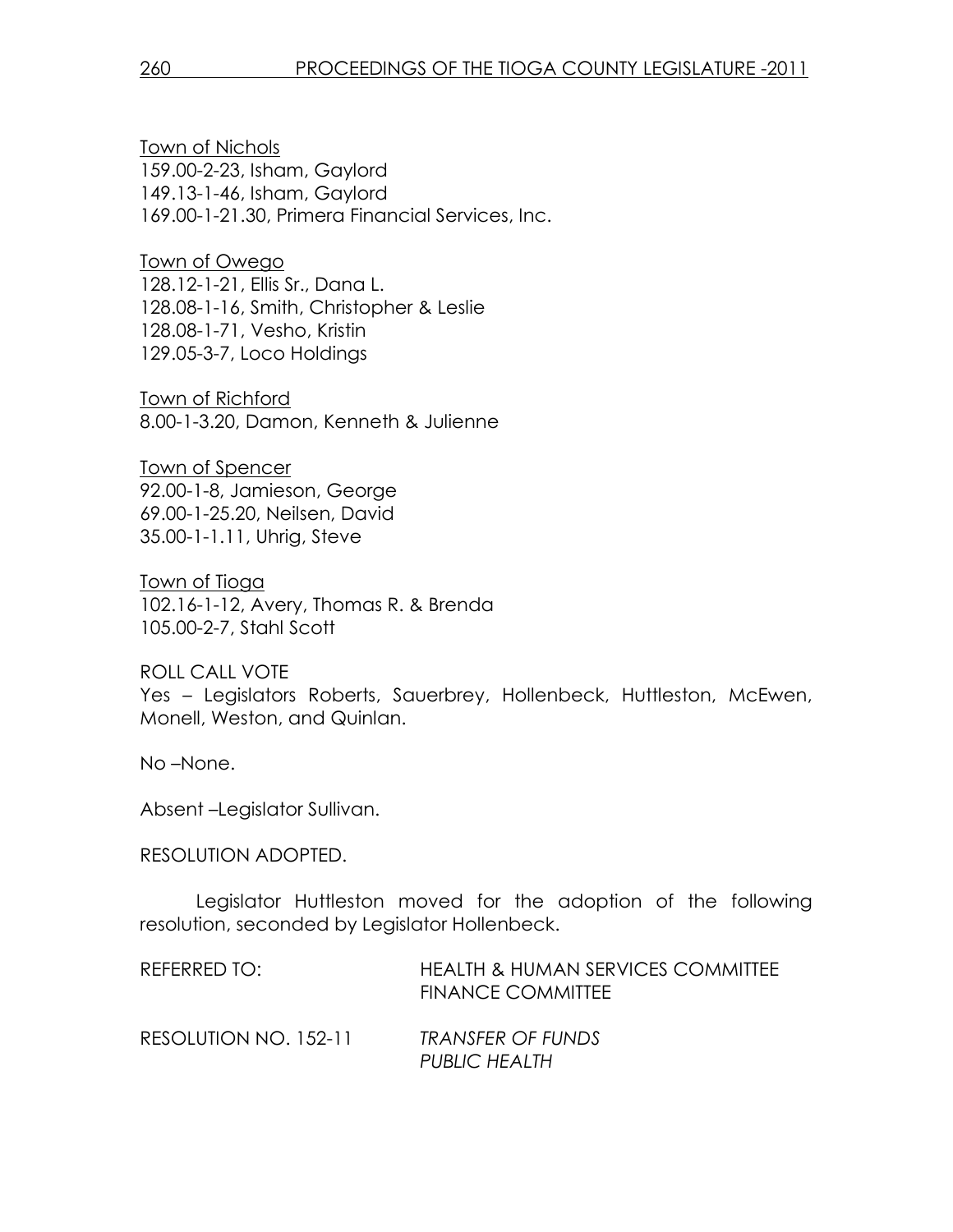WHEREAS: Tioga County Health Department (TCHD) received approval to contract with Cornell Cooperative Extension (CCE) for Health Education services through September 2011; and

WHEREAS: This arrangement is mutually beneficial for both agencies in cost savings and provision of services; and

WHEREAS: Funding for the position is available yet requires a transfer into the appropriate expenditure use codes; and

WHEREAS: Transfer of funds requires Legislative approval; therefore be it

RESOLVED: That funding be transferred as follows:

|     | From: A4012.10.10 | <b>Health Education: Personnel</b>   | \$13,500 |
|-----|-------------------|--------------------------------------|----------|
| To: | A4012.40-130      | Health Education: Contracts \$13,500 |          |

### ROLL CALL VOTE

Yes – Legislators Roberts, Sauerbrey, Hollenbeck, Huttleston, McEwen, Monell, Weston, and Quinlan.

No –None.

Absent –Legislator Sullivan.

RESOLUTION ADOPTED.

 Legislator Sauerbrey moved for the adoption of the following resolution, seconded by Legislator Roberts.

| REFERRED TO:          | <b>PUBLIC SAFETY COMMITTEE</b><br><b>FINANCE</b>                                         |
|-----------------------|------------------------------------------------------------------------------------------|
| RESOLUTION NO. 153-11 | <b>FUND EMERGENCY MANAGEMENT</b><br>OFFICE GRANT - NYS HOMELAND<br><b>SECURITY GRANT</b> |

WHEREAS: The Emergency Management Office has been awarded a NYS Homeland Security Grant (C837900-FY10) in the amount of \$89,392; and

WHEREAS: This funding now needs to be appropriated; therefore be it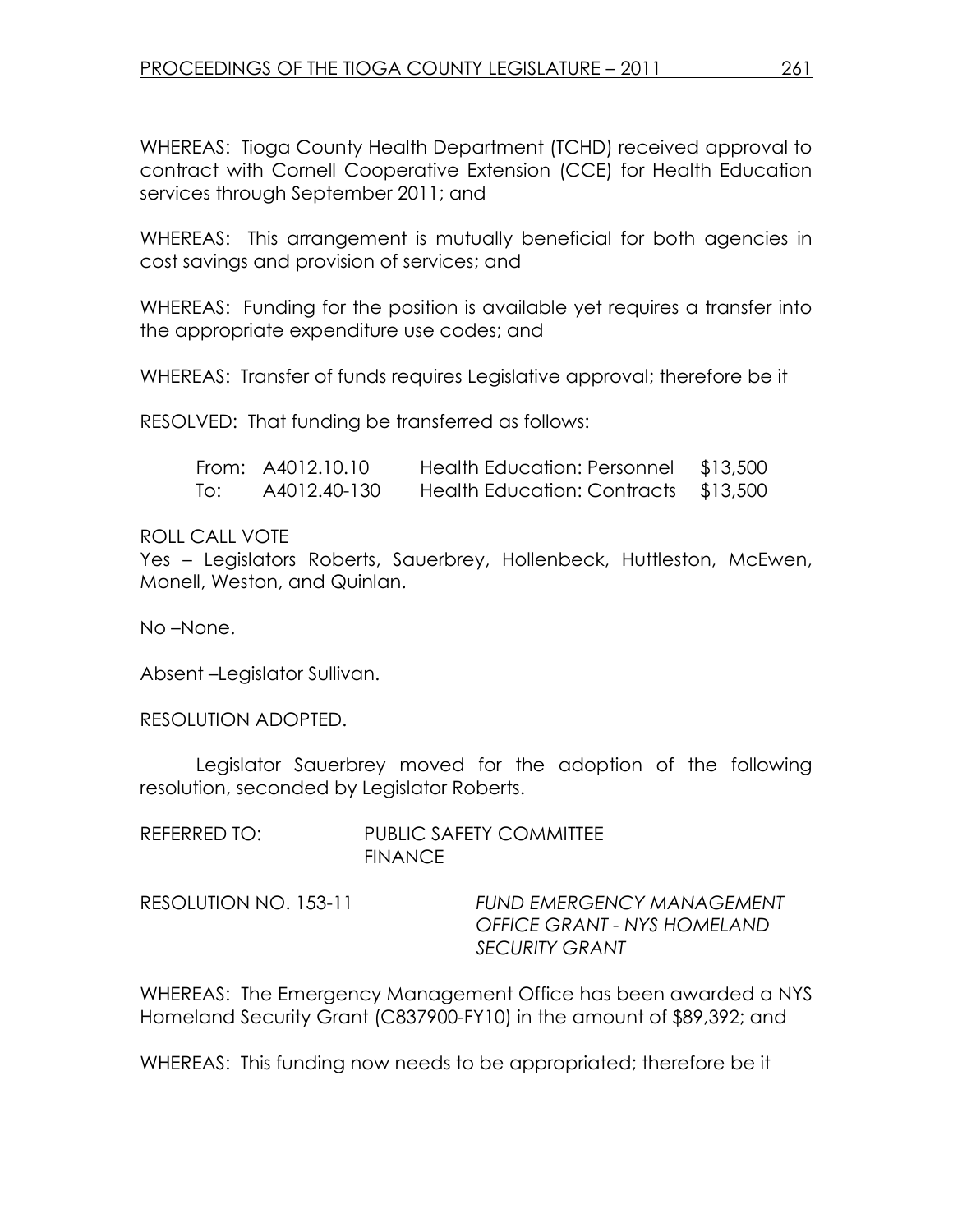RESOLVED: That the NYS Homeland Security Grant (C837900-FY10) be appropriated as follows:

From: Revenue Account EMO (C837900-FY10) A3356.00 \$89,392

To: EMO C837990 Grant-Equipment A3656.20.230 \$89,392

ROLL CALL VOTE

Yes – Legislators Roberts, Sauerbrey, Hollenbeck, Huttleston, McEwen, Monell, Weston, and Quinlan.

No –None.

Absent –Legislator Sullivan.

RESOLUTION ADOPTED.

 Legislator Sauerbrey moved for the adoption of the following resolution, seconded by Legislator Roberts.

| REFERRED TO:          | PUBLIC SAFETY COMMITTEE                                                                  |
|-----------------------|------------------------------------------------------------------------------------------|
| RESOLUTION NO. 154-11 | APPROVAL OF TIOGA COUNTY<br>IGNITION INTERLOCK PLAN FOR<br>COMPLIANCE WITH LEANDRA'S LAW |

WHEREAS: The provisions of Vehicle and Traffic Law Section 1198, known as Leandra's Law, require additional county services for the monitoring of ignition interlock devices for all DWI convictions; and

WHEREAS: Tioga County submitted a plan on June 3, 2010 to be in compliance with the rules and regulations of New York State Office (formerly Division) of Probation and Correctional Alternatives that requires all Counties to establish an Ignition Interlock Program Plan; and

WHEREAS: Tioga County submitted an amended Ignition Interlock Plan on July 5, 2011; now therefore be it

RESOLVED: That the Tioga County Legislature hereby adopts the Tioga County Amended Ignition Interlock submitted plan.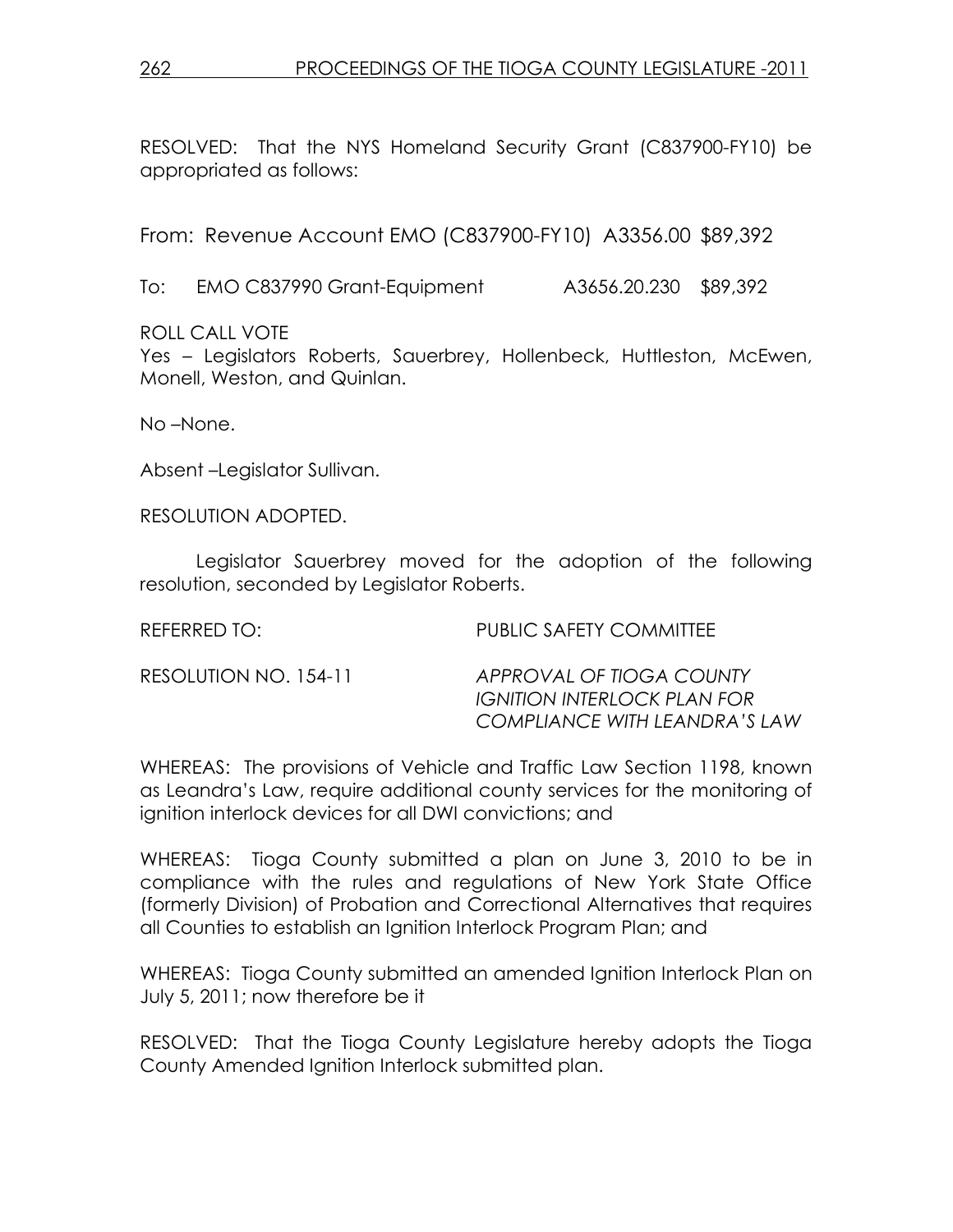ROLL CALL VOTE

Yes – Legislators Roberts, Sauerbrey, Hollenbeck, Huttleston, McEwen, Monell, Weston, and Quinlan.

No –None.

Absent –Legislator Sullivan.

RESOLUTION ADOPTED.

 Legislator Roberts moved for the adoption of the following resolution, seconded by Legislator Sauerbrey.

REFERRED TO: PUBLIC WORKS FINANCE

RESOLUTION NO. 155-11 AWARD CONTRACT TO UPSTATE MACHINERY FOR DEMOLITION OF BUILDINGS AT 17 FULTON ST.

WHEREAS: Tioga County acquired the property at 17 Fulton St. in the Village of Owego for back taxes; and

WHEREAS: The structures were inspected by the Code Enforcement Supervisor for the Village Of Owego and were deemed unsafe according to the NYS Fire Code Section 107 and Village of Owego Code Chapter 98 Unsafe Buildings; and

WHEREAS: The Commissioner of Public Works upon the recommendation from the Tioga County Legislature accepted sealed bids for demolition of the structures on the 17 Fulton St. property on June 29, 2011; and

WHEREAS: The sealed bids were accepted from the following companies:

| Upstate Machinery LLC  | Tioga Center, NY | \$18,500 |
|------------------------|------------------|----------|
| LCP Group, Inc.        | Vestal, NY       | \$18,997 |
| D & S Excavating, Inc. | Frankfort, NY    | \$50,000 |

And

WHEREAS: Due to this being an unforeseen problem at budget time funds were not budgeted for this project; therefore be it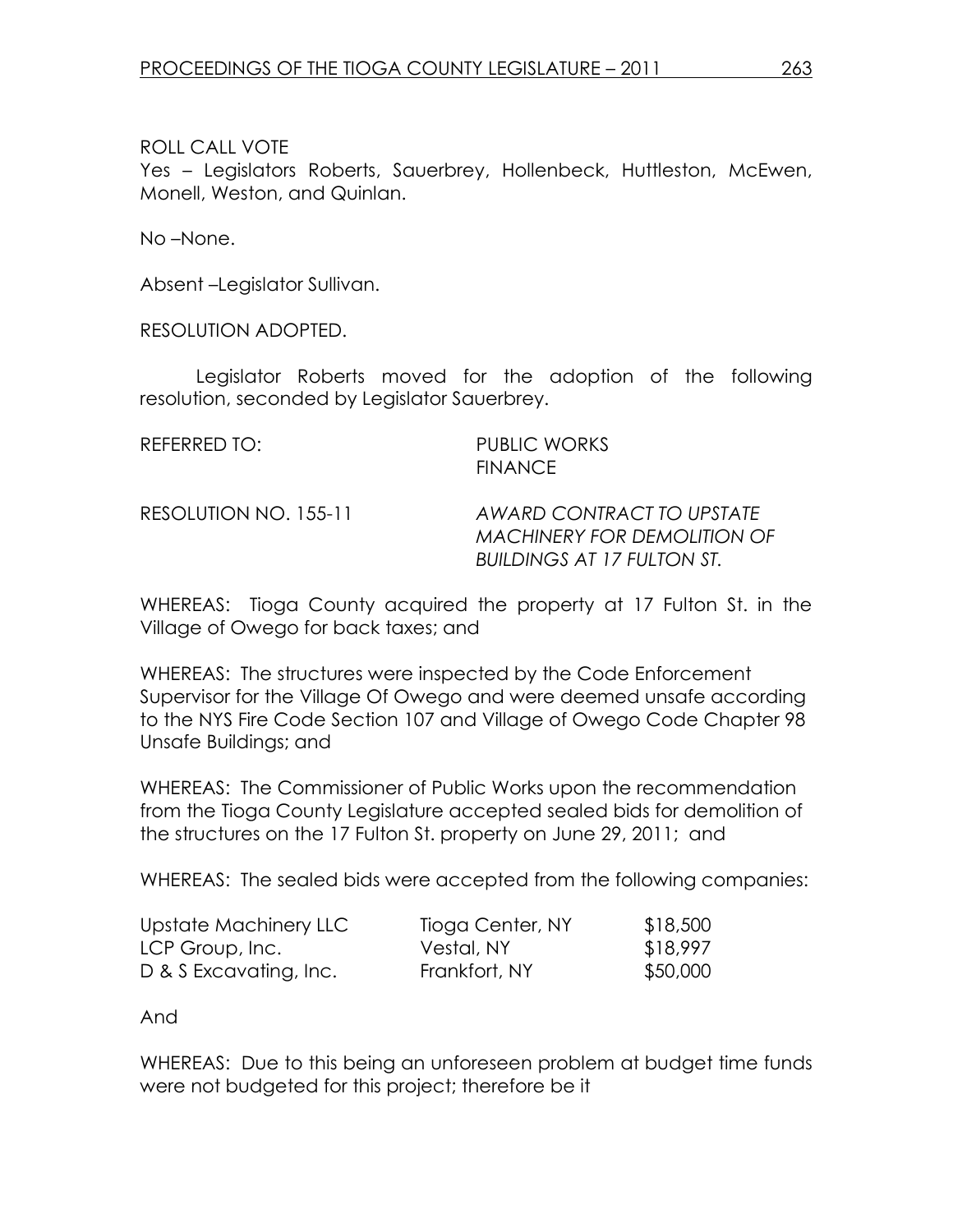RESOLVED: That the Tioga County Legislature authorize the transfer of \$18,500 from Contingency Account A1990.40 use code 715 to the Expense of County Owned Properties account A1364.40 use code 140; and be it further

RESOLVED: That the Tioga County Legislature award the demolition contract to the low bidder, Upstate Machinery LLC, Tioga Center, NY in the amount of \$18,500 to be paid out of Expense of County Owned Properties account A1364.40 use code 140.

ROLL CALL VOTE

Yes – Legislators Roberts, Sauerbrey, Hollenbeck, Huttleston, McEwen, Monell, Weston, and Quinlan.

No –None.

Absent –Legislator Sullivan.

RESOLUTION ADOPTED.

 Legislator Hollenbeck moved for the adoption of the following resolution, seconded by Legislator Monell.

| REFERRED TO: | <b>PERSONNEL COMMITTEE</b> |
|--------------|----------------------------|
|              |                            |

```
RESOLUTION NO. 156-11 AMEND RES # 147-09 
              HIRING DELAY
```
WHEREAS: Resolution No. 147-09 established a Hiring Delay of 60 days; and

WHEREAS: Resolution No. 224-10 as amended by Resolution No. 269-10 amended Resolution No. 147-09 to reflect a 90-day delay through December 31, 2011; and

WHEREAS: Resolution No. 147-09 outlined certain exceptions to the delay; and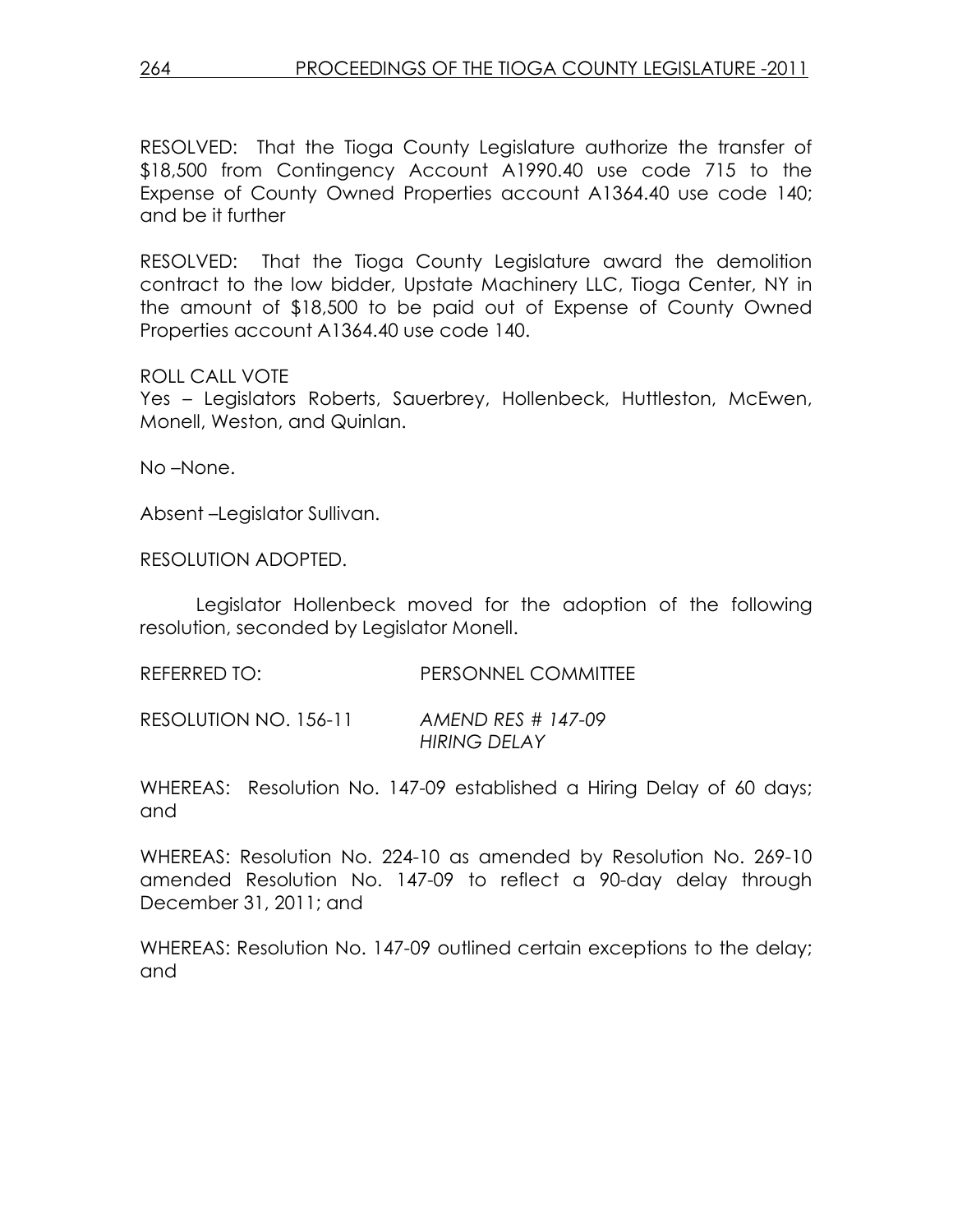WHEREAS: The County Legislature would like to expand upon the list of exceptions to also include situations when a County employee transfers from one Department to another and the vacancy in the Department s/he is accepting a new position in has already been vacant at least 90 days, the Department they are leaving will not have to wait the 90-days, as the County will have already realized the intended savings; therefore be it

RESOLVED: That Resolution No. 147-09 be amended to include "vacancies resulting from the move of a Tioga County employee to another Tioga County Department when the vacancy in the other Department has been vacant at least the required number of days."

ROLL CALL VOTE

Yes – Legislators Roberts, Sauerbrey, Hollenbeck, Huttleston, McEwen, Monell, Weston, and Quinlan.

No –None.

Absent –Legislator Sullivan.

RESOLUTION ADOPTED.

 Legislator Sauerbrey moved for the adoption of the following resolution, seconded by Legislator Roberts.

| REFERRED TO:          | PUBLIC SAFETY COMMITTEE<br>PERSONNEL COMMITTEE                   |
|-----------------------|------------------------------------------------------------------|
| RESOLUTION NO. 157-11 | <b>AUTHORIZE OUT OF TITLE PAY</b><br><b>PROBATION DEPARTMENT</b> |

WHEREAS: The Principal Account Clerk in the Probation Department was forced to take an unexpected Medical Leave as of June 2, 2011; and

WHEREAS: The medical leave of absence is expected to last 6 – 8 weeks; and

WHEREAS: The work performed by the Principal Account Clerk must be performed without delay in order to allow the Probation Department to continue collecting and disbursing monies pursuant to Court orders; and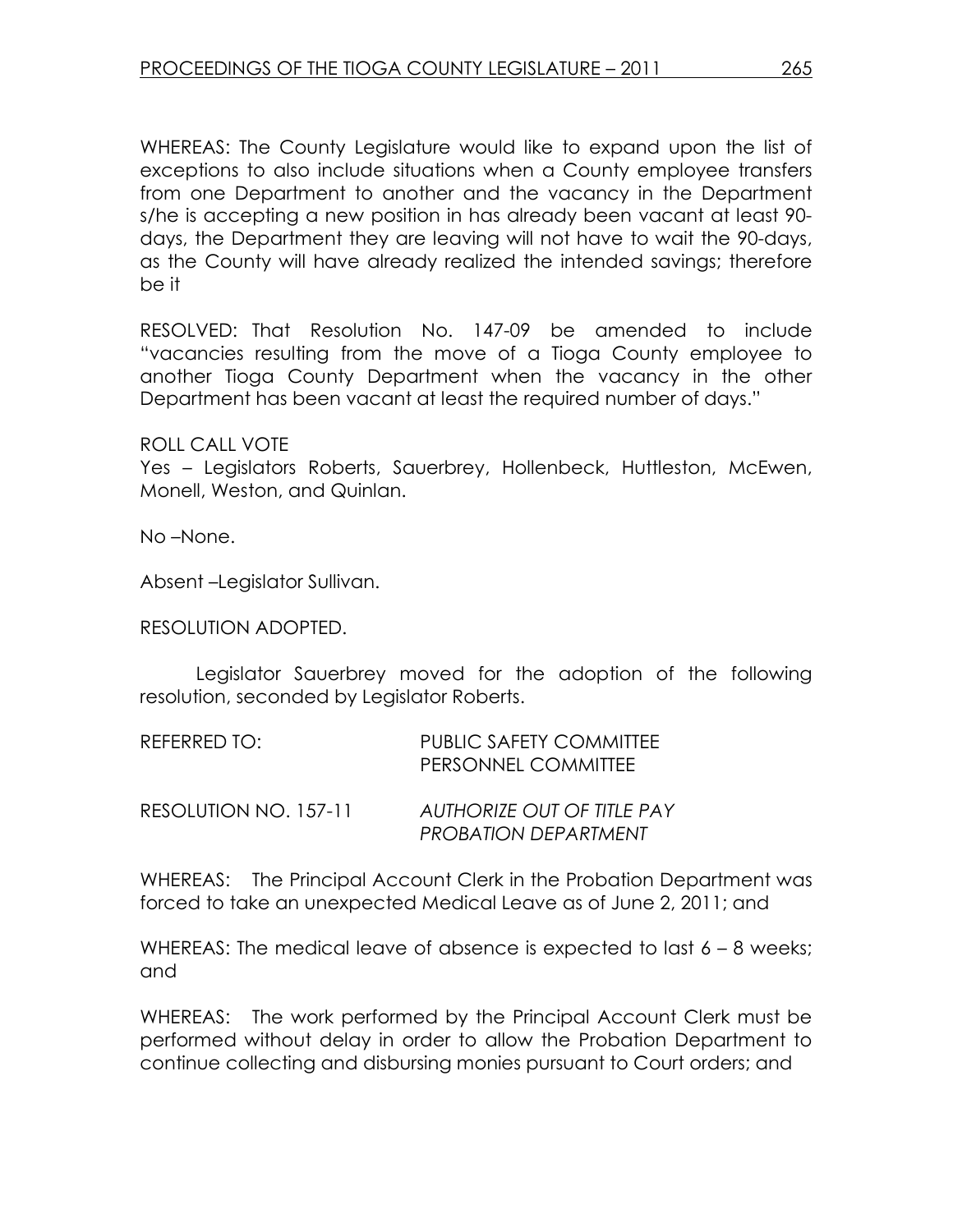WHEREAS: There is one employee within the Department trained as a back-up for a portion of the major duties of the Principal Account Clerk; and

WHEREAS: The employee trained as back-up is in Salary Grade 6 and the Principal Account Clerk title is in Salary Grade 7, an annual difference of \$3,541; therefore be it

RESOLVED: That Lisa Baker, Probation Assistant (Grade 6) be authorized to receive Out of Title Pay in accordance with the collective bargaining agreement for her performance of the work of a Principal Account Clerk (Grade 7) retroactive to June 2, 2011 for the duration of the medical leave of the Principal Account Clerk.

ROLL CALL VOTE

Yes – Legislators Roberts, Sauerbrey, Hollenbeck, Huttleston, McEwen, Monell, Weston, and Quinlan.

No –None.

Absent –Legislator Sullivan.

RESOLUTION ADOPTED.

 Legislator Roberts moved for the adoption of the following resolution, seconded by Legislator Sauerbrey.

REFERRED TO: PUBLIC WORKS PERSONNEL

RESOLUTION NO. 158-11 HIRE RICHARD PERKINS FOR

ENGINEERING TECHNICIAN

WHEREAS: The Commissioner of Public Works conducted interviews for the vacant Engineering Technician position; and

WHEREAS: Richard Perkins was hired to fill the Engineering Technician position on June 27, 2011 at an annual salary of \$29,913, which is the base of the CSEA salary grade VII; and

WHEREAS: Mr. Perkins, is an extremely qualified candidate who is a licensed engineer with approximately 17 years of related experience; and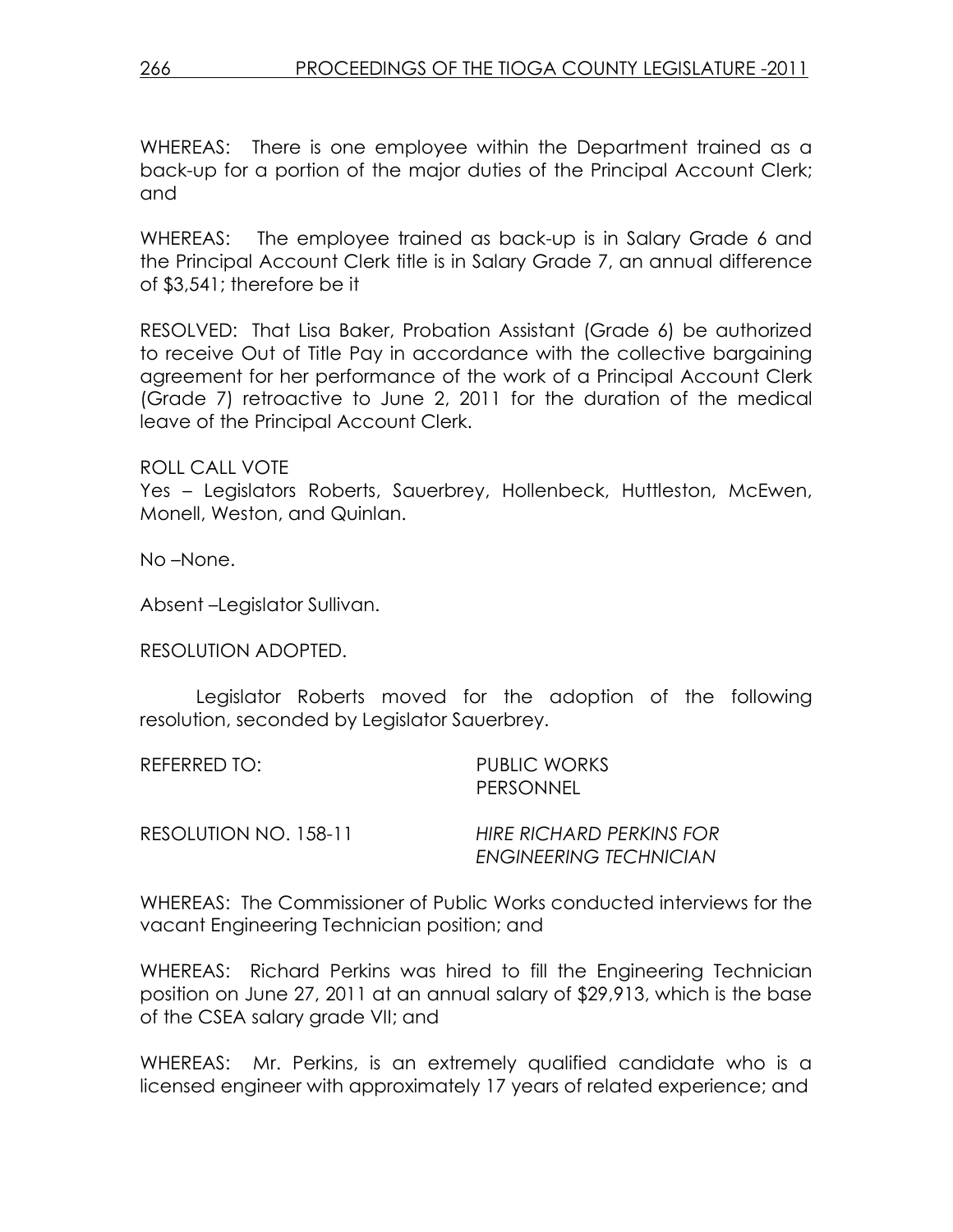WHEREAS: The Commission of Public Works would like to elevate Mr. Perkins' salary to \$30,613, which is the top of the CSEA salary grade VII, due to the experience he brings to Tioga County; and

WHEREAS: By hiring at the top of the pay grade, the Public Works departmental budget will experience an annual savings of approximately \$22,000 due to the previous Engineering Technician's tenure; therefore be it

RESOLVED: That the Tioga County Legislature authorizes the annual salary for Richard Perkins, Engineering Technician, be established at \$30,613 retroactive to June 27, 2011.

ROLL CALL VOTE

Yes – Legislators Roberts, Sauerbrey, Hollenbeck, Huttleston, McEwen, Monell, Weston, and Quinlan.

No –None.

Absent –Legislator Sullivan.

RESOLUTION ADOPTED.

 Legislator Huttleston moved for the adoption of the following resolution, seconded by Legislator Hollenbeck.

| <b>HEALTH &amp; HUMAN SERVICES</b><br>PERSONNEL COMMITTEE           |
|---------------------------------------------------------------------|
| CREATE AND FILL SEASONAL<br>HEAP STAFF POSITIONS<br>SOCIAL SERVICES |
|                                                                     |

WHEREAS: Legislative approval is required for the creation of any new positions within Tioga County; and

WHEREAS: The Home Energy Assistance Program (HEAP) will tentatively begin Outreach in mid August and be in full season on November 1, 2011; and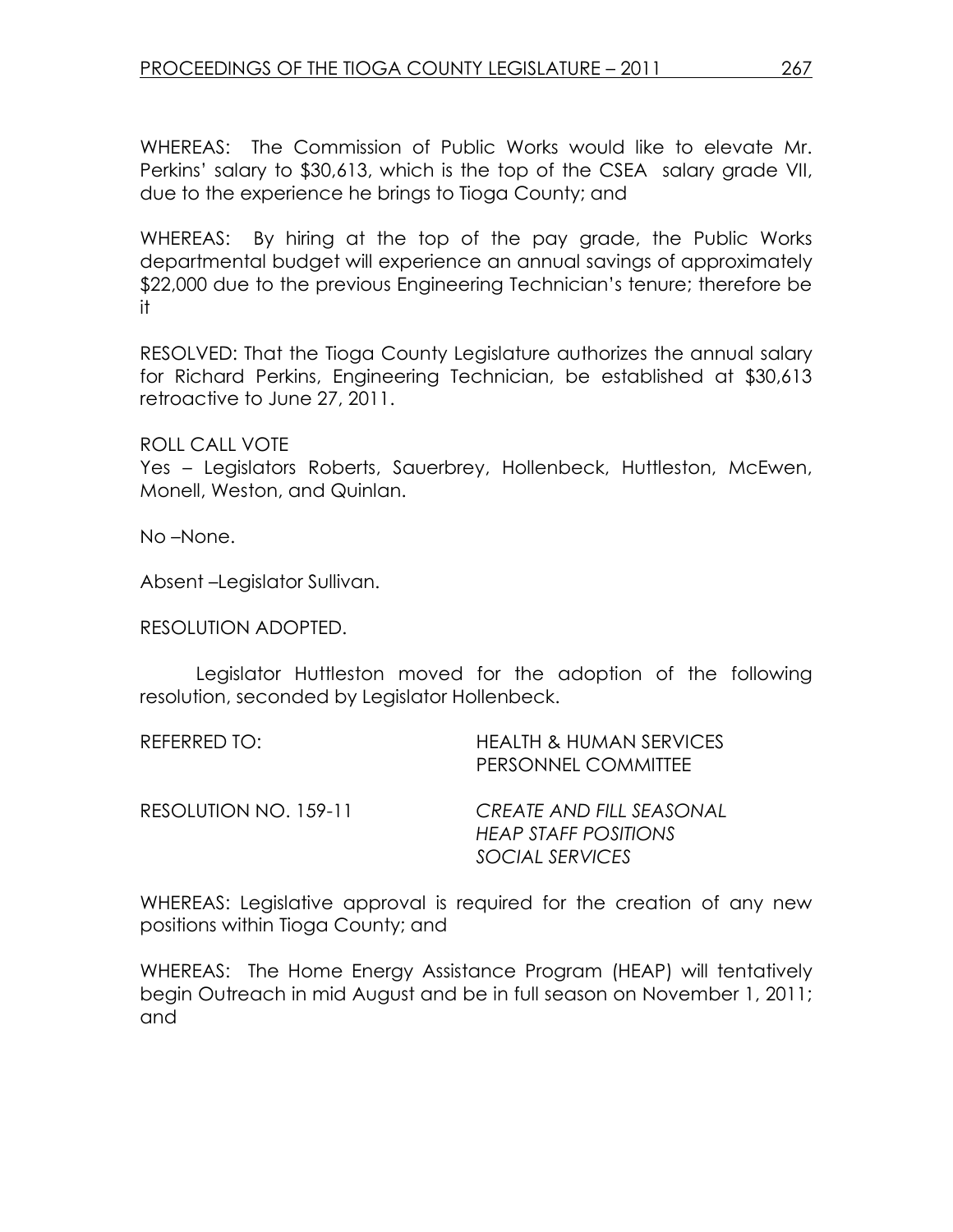WHEREAS: The Social Services budget allows for the hiring of one seasonal Social Welfare Examiner and one seasonal Typist to staff the HEAP Program; and

WHEREAS: The starting salaries for said positions are frozen at the 2009 rate per resolution 195-09 of \$13.070/hr. and \$10.841/hr. respectively; and

WHEREAS: The Federal reimbursement will be 100% with no local share; therefore be it

RESOLVED: That the Department of Social Services be authorized to create and fill the seasonal positions of Social Welfare Examiner at \$13.070/hr and Typist at \$10.841/hr. effective August 10, 2011through May 15, 2012.

### ROLL CALL VOTE

Yes – Legislators Roberts, Sauerbrey, Hollenbeck, Huttleston, McEwen, Monell, Weston, and Quinlan.

No –None.

Absent –Legislator Sullivan.

#### RESOLUTION ADOPTED.

 Legislator Huttleston moved for the adoption of the following resolution, seconded by Legislator Hollenbeck.

| REFERRED TO: | <b>HEALTH AND HUMAN SERVICES COMMITTEE</b> |
|--------------|--------------------------------------------|
|              | <b>FINANCE COMMITTEE</b>                   |

### RESOLUTION NO. 160-11 AUTHORIZATION TO BACKFILL VACANT PUBLIC HEALTH ENGINEER AT TRAINEE LEVEL PUBLIC HEALTH DEPARTMENT

WHEREAS: The Public Health Director received verbal authorization at the 5/19/11 Legislative work session to begin recruiting for the Public Health Engineer position which has been vacant since 4/30/11; and

WHEREAS: The Public Health Director has identified a qualified candidate to fill said position at the Trainee level, which will provide a cost saving to the County; and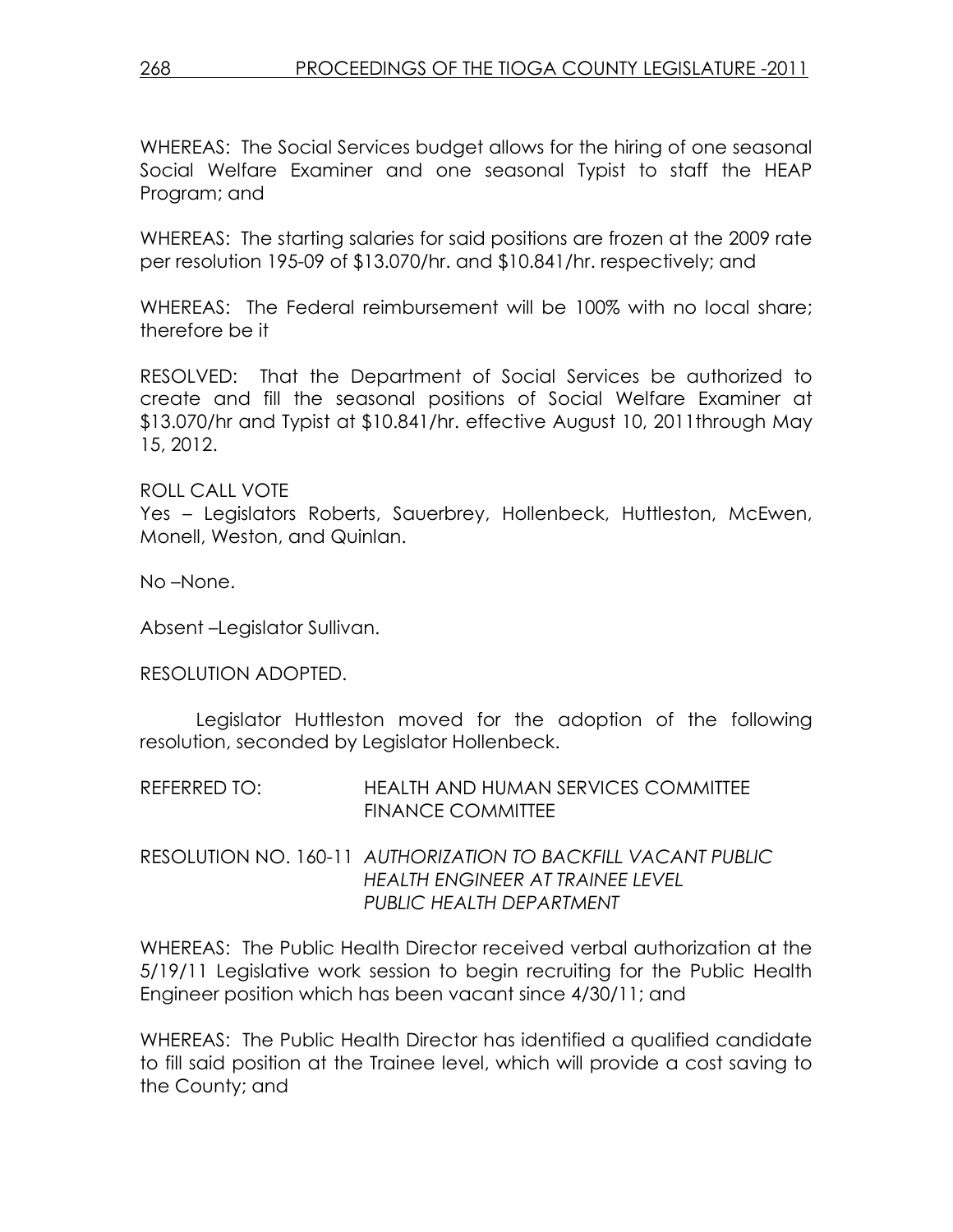WHEREAS: The Public Health Director has satisfied the 90-day hiring delay set forth by resolution 269-10; therefore be it

RESOLVED: That the Tioga County Legislature hereby authorize the provisional appointment of Scott Freyburger to the position of Public Health Engineer Trainee effective 8/1/11 at an annual salary of \$44,000.00 pending the successful completion of the civil service examination.

#### ROLL CALL VOTE

Yes – Legislators Roberts, Sauerbrey, Hollenbeck, Huttleston, McEwen, Monell, Weston, and Quinlan.

No –None.

Absent –Legislator Sullivan.

RESOLUTION ADOPTED.

 Legislator Sauerbrey moved for the adoption of the following resolution, seconded by Legislator Monell.

REFERRED TO: LEGISLATIVE WORKSESSION

RESOLUTION NO. 161-11 CREATE AND FILL TEMPORARY, PART-TIME ACCOUNT CLERK TYPIST POSITION LEGISLATIVE OFFICE

WHEREAS: The Tioga County Legislative Office employs two Deputy Clerks, one full-time and one part-time, to help support the Clerk to the Legislature and related office functions; and

WHEREAS: Since March 28, 2011, the Legislative Office has been down staff due to a leave of absence by the full-time Deputy Clerk to the Tioga County Legislature; and

WHEREAS: Said full-time position recently became vacant on June 20, 2011; and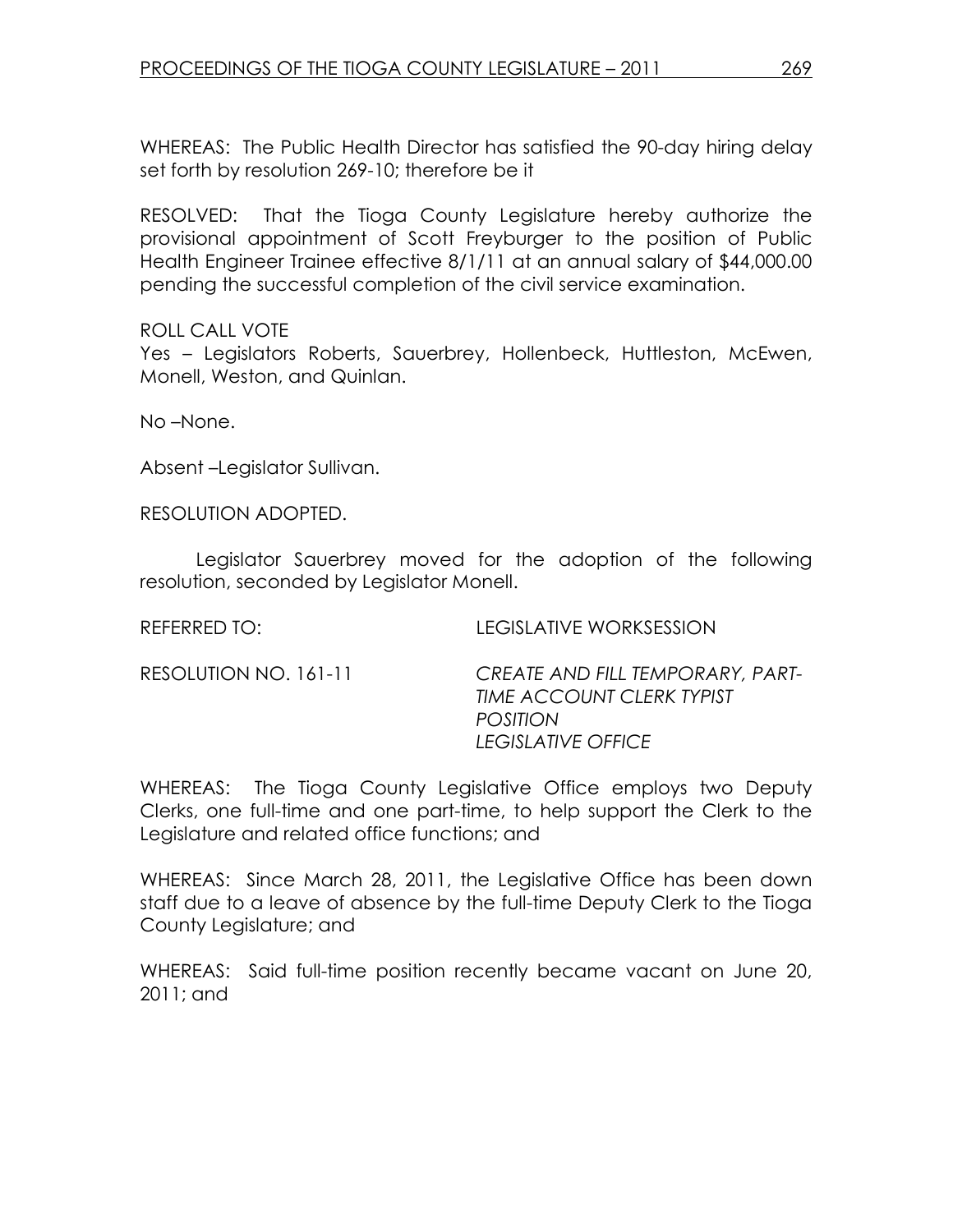WHEREAS: The Clerk to the Legislature has identified a need to provide coverage within the office on a temporary duration in order for her to consider restructuring the office and to recruit for a new Deputy Clerk; therefore be it

RESOLVED: That the Tioga County Legislature authorizes the creation of a temporary Account Clerk-Typist and authorizes the Legislative Clerk to fill said position on a part-time basis effective July 18, 2011 until December 2, 2011 at an hourly rate of \$11.478; and be it further

RESOLVED: That the sum of \$4,000.00 be transferred from Legislative Account A1010.10-10 (full time) to Legislative Account A1010.10-20 (part time/temporary).

### ROLL CALL VOTE

Yes – Legislators Roberts, Sauerbrey, Hollenbeck, Huttleston, McEwen, Monell, Weston, and Quinlan.

No –None.

Absent –Legislator Sullivan.

### RESOLUTION ADOPTED.

 Legislator Monell made a motion to have the following three latefiled resolutions considered, seconded by Legislator Hollenbeck and carried.

 Legislator McEwen moved for the adoption of the following resolution, seconded by Legislator Monell.

REFERRED TO: FINANCE/LEGAL COMMITTEE

RESOLUTI0N NO. 162-11 AUTHORIZE THE SALE OF JERRY A. BEEMAN JR. PROPERTY LOCATED IN THE TOWN OF SPENCER TO JERRY A. BEEMAN JR. OR HIS ASSIGNS

WHEREAS: Property located in the Town of Spencer, assessed to Jerry A. Beeman Jr., identified as Tax Map number 47.00-1-22.41, parcel number 1408 owes 2009, 2010 and 2011 taxes and is past the last date of redemption; and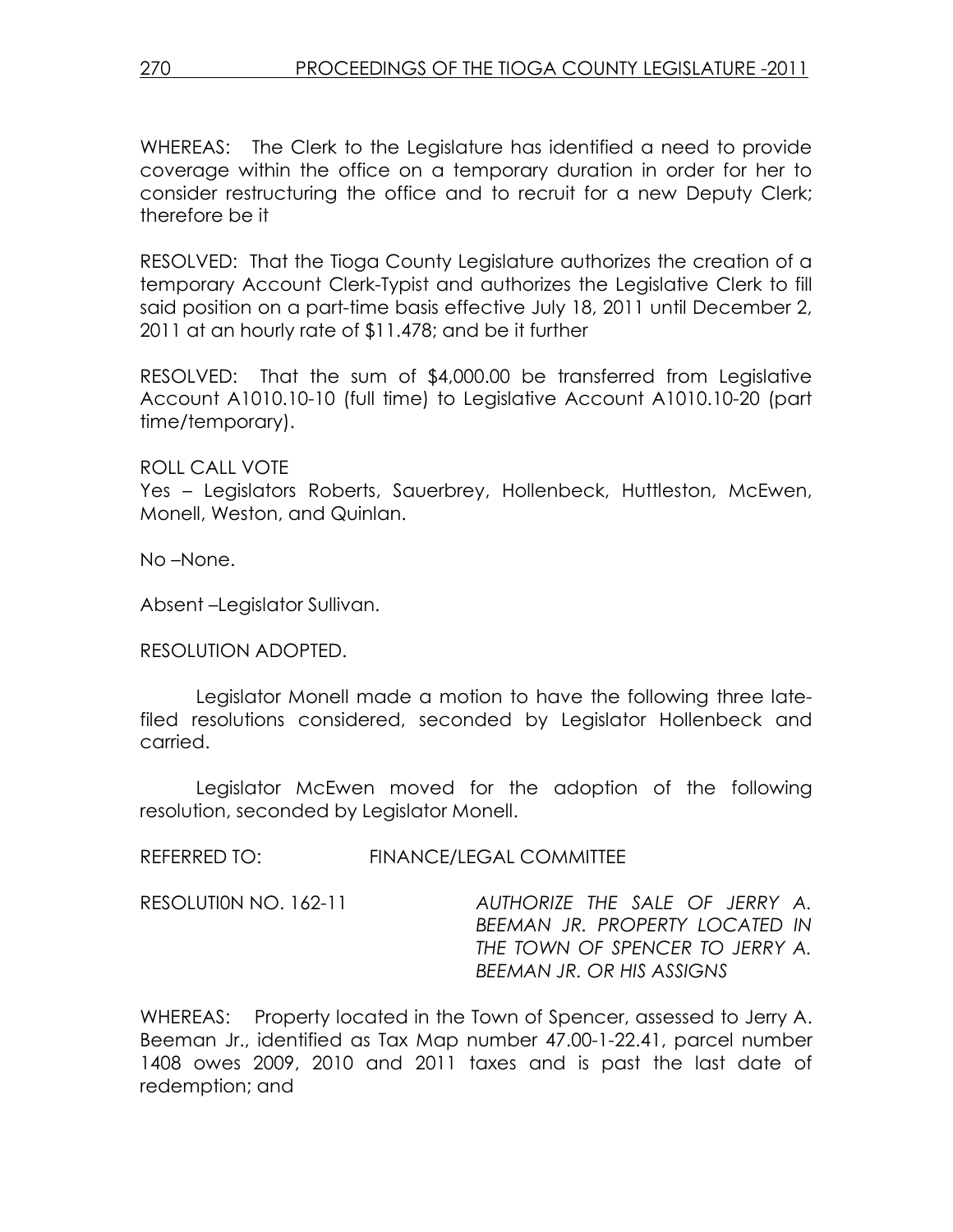WHEREAS: The County has been approached by Jerry A. Beeman Jr., who has made an offer to purchase the property for \$5,000.00, "as is", thereby placing the property back on the tax rolls; be it therefore

RESOLVED: That the Chair of the Tioga County Legislature be and hereby is authorized to sign and record on receipt of \$5,000.00 and recording costs of \$185.00, a Quit Claim Deed conveying the property assessed to Jerry A. Beeman Jr., located in the, Town of Spencer, identified on the Town of Spencer Tax Map as number 47.00-1-22.41, parcel number 1408, to Jerry A. Beeman Jr., or his assigns.

### ROLL CALL VOTE

Yes – Legislators Roberts, Sauerbrey, Hollenbeck, Huttleston, McEwen, Monell, Weston, and Quinlan.

No –None.

Absent –Legislator Sullivan.

RESOLUTION ADOPTED.

 Legislator McEwen moved for the adoption of the following resolution, seconded by Legislator Monell.

#### REFERRED TO: FINANCE/LEGAL COMMITTEE

RESOLUTI0N NO. 163-11 AUTHORIZE THE SALE OF MALCOLM M. STONE PROPERTY LOCATED IN THE TOWN OF BARTON TO THE TOWN OF BARTON OR THEIR ASSIGNS

WHEREAS: Property located in the Town of Barton, assessed to Malcolm M. Stone identified as Tax Map number 157.00-1-6, parcel number 10821 owes 2009, 2010 and 2011 taxes and is past the last date of redemption; and

WHEREAS: The County has been approached by the Town of Barton, who has made an offer to purchase the property for \$100.00, "as is"; be it therefore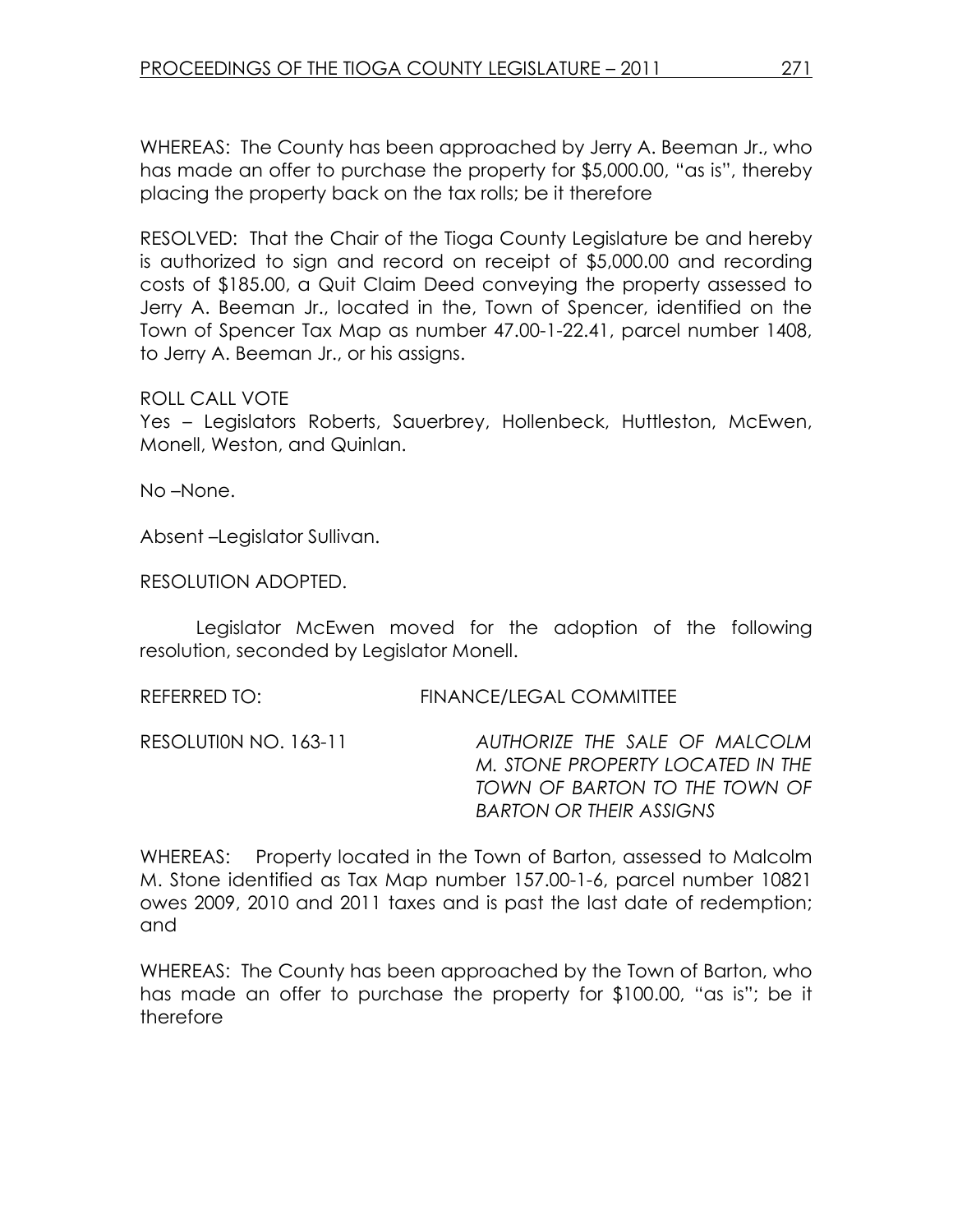RESOLVED: That the Chair of the Tioga County Legislature be and hereby is authorized to sign and record on receipt of \$100.00 and a Quit Claim Deed conveying the property assessed to Malcolm M. Stone, located in the Town of Barton, identified on the Town of Barton Tax Map as number 157.00-1-6, parcel number 10821, to the Town of Barton or their assigns.

## ROLL CALL VOTE

Yes - Legislators Roberts, Sauerbrey, Hollenbeck, Huttleston, McEwen. Monell, Weston, and Quinlan.

No –None.

Absent –Legislator Sullivan.

RESOLUTION ADOPTED.

 Legislator McEwen moved for the adoption of the following resolution, seconded by Legislator Hollenbeck.

| REFERRED TO:          | <b>FINANCE/LEGAL COMMITTEE</b>                                                                                                       |
|-----------------------|--------------------------------------------------------------------------------------------------------------------------------------|
| RESOLUTION NO. 164-11 | AUTHORIZE THE SALE OF MANFORD &<br><b>GRACE BARR PROPERTY LOCATED IN THE</b><br>TOWN OF OWEGO TO MICHAEL S. KICZEK<br>OR HIS ASSIGNS |

WHEREAS: Property located in the Town of Owego, assessed to Manford & Grace Barr, identified as Tax Map number 107.00-1-48, parcel number 13477 owes 2009, 2010 and 2011 taxes and is past the last date of redemption; and

WHEREAS: The County has been approached by Michael S. Kiczek, who has made an offer to purchase the property for \$400.00, "as is", thereby placing the property back on the tax rolls; be it therefore

RESOLVED: That the Chair of the Tioga County Legislature be and hereby is authorized to sign and record on receipt of \$400.00 and recording costs of \$310.00, a Quit Claim Deed conveying the property assessed to Manford & Grace Barr, located in the Town of Owego, identified on the Town of Owego Tax Map as number 107.00-1-48, parcel number 13477, to Michael S. Kiczek or his assigns.